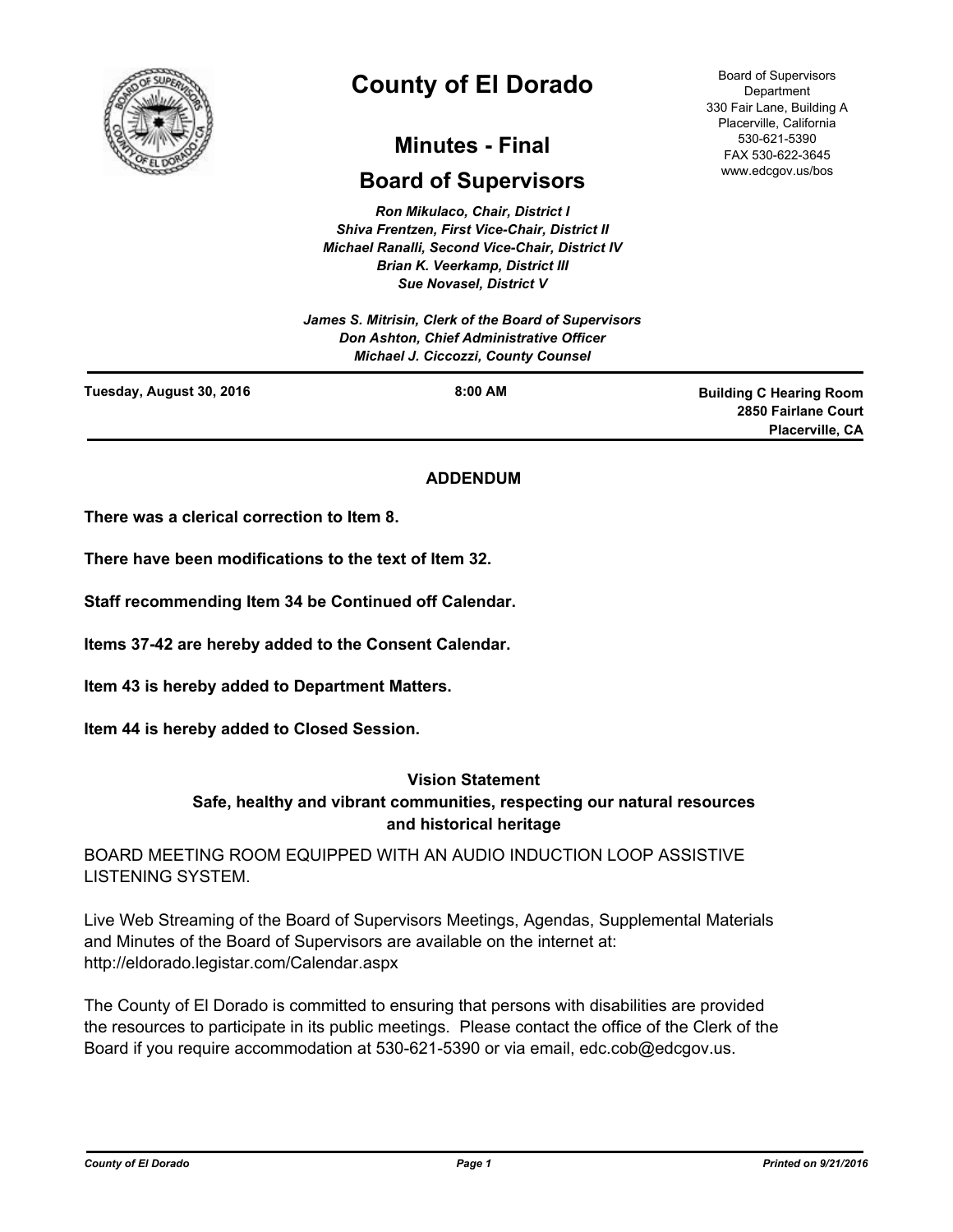Public comment will be received on each agenda item listed under Department Matters or Time Allocation as called by the Chair. Principal party on each side of an issue (where applicable) is allocated 10 minutes to speak, individual comments are limited to 3 minutes, and individuals speaking for a group are allocated 5 minutes. (Adopted 8/10/93) Except with the consent of the Board, individuals shall be allowed to speak to an item only once. Upon completion of public comment the matter shall be returned to the Board for deliberation. Members of the public shall not be entitled to participate in that deliberation, or be present at the podium during such deliberation, except at the invitation of the Board for a point of clarification or question by the Board. The Board reserves the right to waive said rules by a majority vote.

Matters not on the agenda may be addressed by the general public during the Open Forum. Public comments during Open Forum are limited to three minutes per person and the total amount of time reserved for Open Forum may be limited. Public comment on items scheduled for Closed Session will be received before the Board recesses to Closed Session.

Materials related to an item on this Agenda submitted to the Board of Supervisors after distribution of the agenda packet are available for inspection during normal business hours in the public viewing packet located in the foyer of Building A, 330 Fair Lane, Placerville or in the Board Clerk's Office located at the same address. Such documents are also available on the Board of Supervisors' Meeting Agenda webpage subject to staff's ability to post the documents before the meeting.

The Board of Supervisors is concerned that written information submitted to the Board the day of the Board meeting may not receive the attention it deserves. The Board Clerk cannot guarantee that any FAX, email, or mail received the day of the meeting will be delivered to the Board prior to action on the subject matter.

The Board meets simultaneously as the Board of Supervisors and the Board of Directors of the Air Quality Management District, In-Home Supportive Services, Public Housing Authority, Redevelopment Agency and other Special Districts.

For Purposes of the Brown Act § 54954.2 (a), the numbered items on this Agenda give a brief description of each item of business to be transacted or discussed. Recommendations of the staff, as shown, do not prevent the Board from taking other action.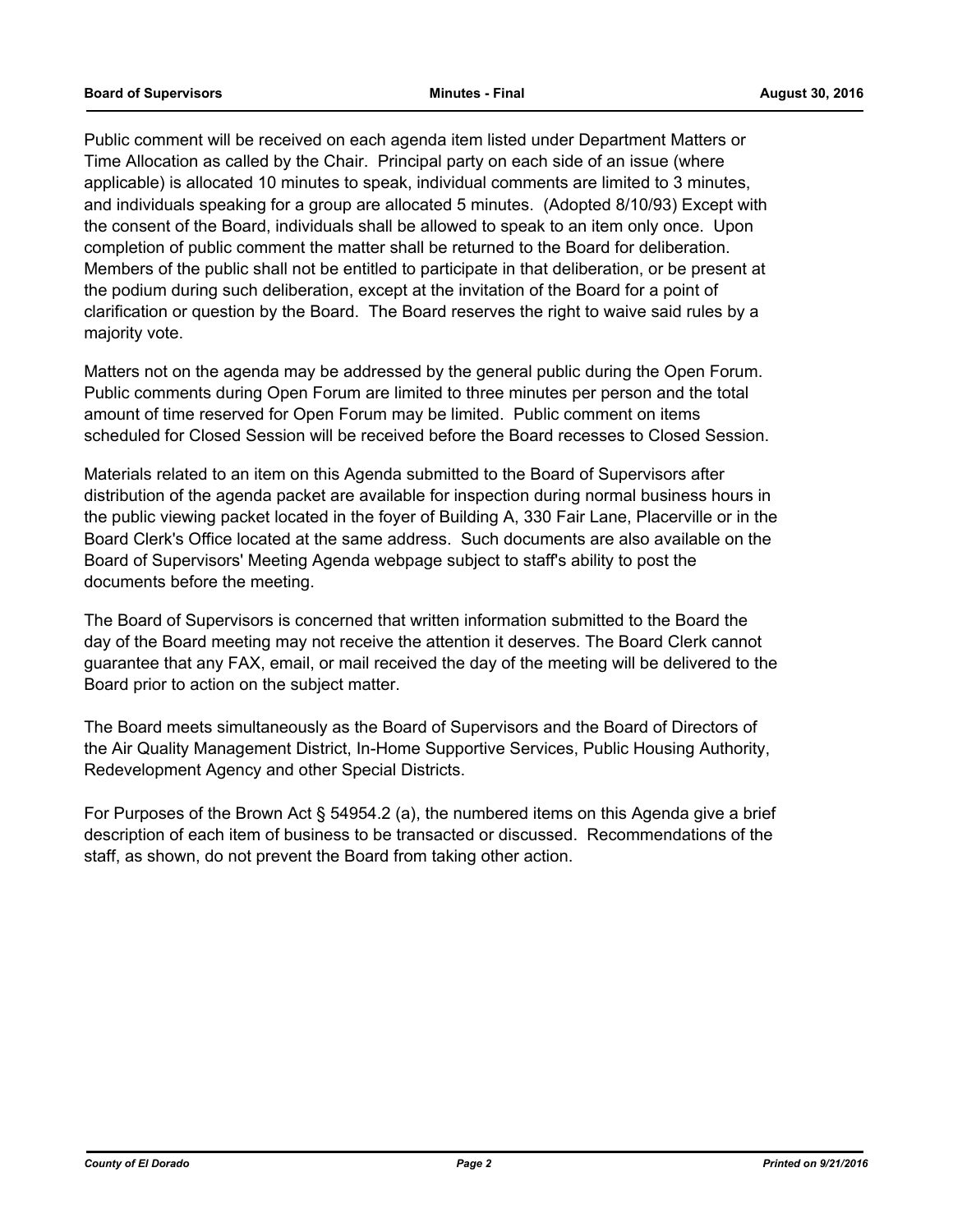#### **8:00 A.M. - CALLED TO ORDER AND RECESSED TO CLOSED SESSIONS**

**Present:** 3 - Supervisor Mikulaco, Supervisor Frentzen and Supervisor Ranalli

**Absent:** 2 - Supervisor Veerkamp and Supervisor Novasel

#### **9:13 A.M. - RECONVENED TO OPEN SESSION AND CLOSED SESSION REPORTS**

- **Present:** 3 Supervisor Mikulaco, Supervisor Frentzen and Supervisor Ranalli
- **Absent:** 2 Supervisor Veerkamp and Supervisor Novasel

#### **INVOCATION AND PLEDGE OF ALLEGIANCE TO THE FLAG**

**Pastor Craig Klatt of the Camino Adventist Church gave the Invocation. Supervisor Frentzen led the Pledge of Allegiance to the Flag.**

#### **ADOPTION OF THE AGENDA AND APPROVAL OF CONSENT CALENDAR**

*Public Comment: K. Payne*

**A motion was made by Supervisor Frentzen, seconded by Supervisor Ranalli to Adopt the Agenda and Approve the Consent Calendar with the following changes: Pull item 1 for discussion to be heard after 2:00 p.m. Pull items 3 and 42 for discussion to be heard after 3:00 p.m. Per staff recommendation Continue item 34 off Calendar.**

- **Yes:** 3 Mikulaco, Frentzen and Ranalli
- **Absent:** 2 Veerkamp and Novasel

The Board may make any necessary additions, deletions or corrections to the agenda including moving items to or from the Consent Calendar and adopt the agenda and the Consent Calendar with one single vote. A Board member may request an item be removed from the Consent Calendar for discussion and separate Board action. At the appropriate time as called by the Board Chair, members of the public may make a comment on matters on the Consent Calendar prior to Board action.

#### **OPEN FORUM**

*Public Comment: J. Maynard, L. Parlin*

#### [16-0913](http://eldorado.legistar.com/gateway.aspx?m=l&id=/matter.aspx?key=21571) OPEN FORUM (See Attachment)

Open Forum is an opportunity for members of the public to address the Board of Supervisors on subject matter that is not on their meeting agenda and within their jurisdiction. Public comments during Open Forum are limited to three minutes per person. The Board reserves the right to impose a reasonable limit of time afforded to any topic, individual speaker or the total amount of time reserved for Open Forum.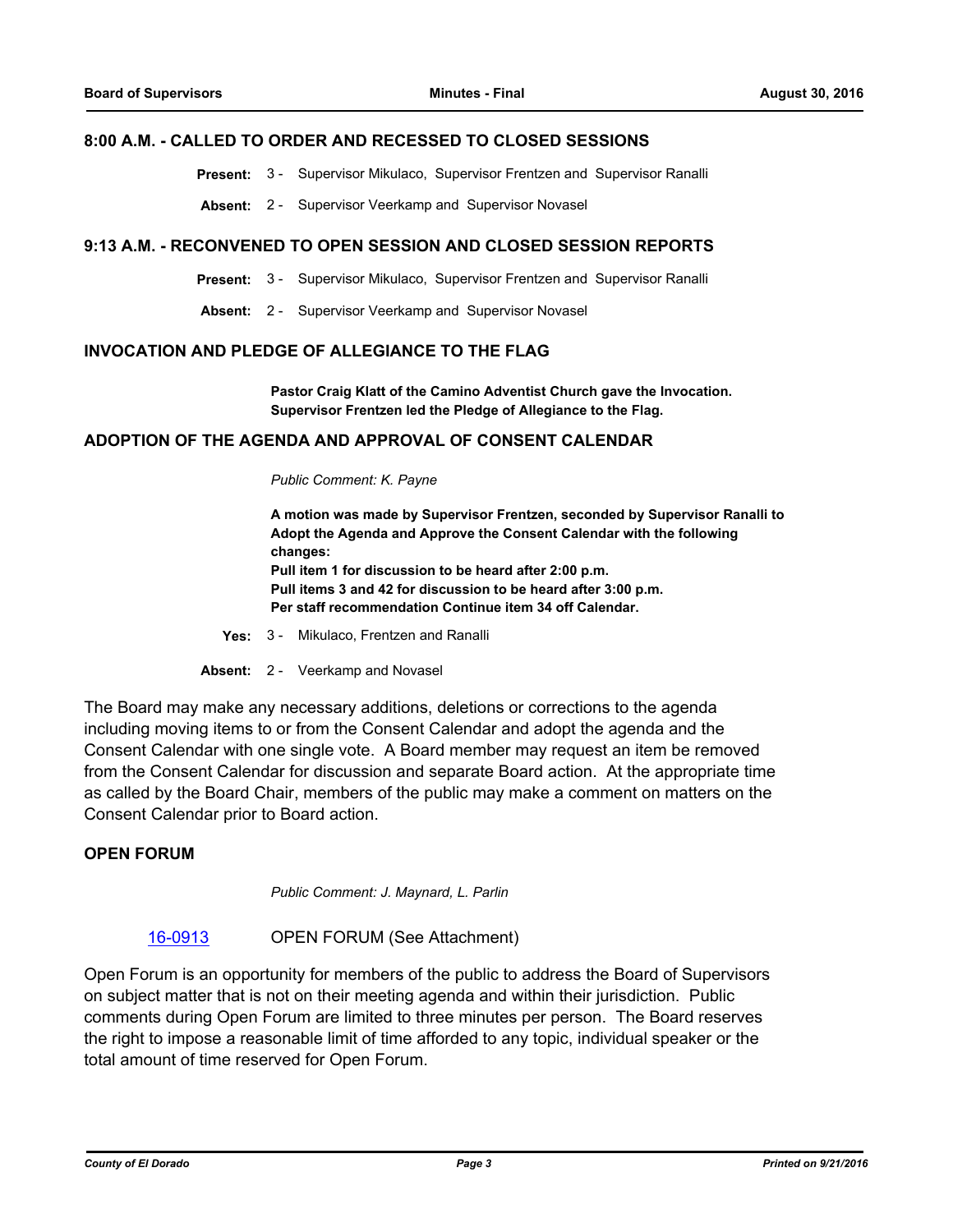## **DEPARTMENT/SUPERVISOR REPORTS**

**Supervisor Frentzen reported on the following: Community Corrections Center graduation. Senior Fundrasier at Sierra Vista Winery. Local Agency Formation Commission meeting.**

**Supervisor Ranalli reported on the following: Tree Mortality Core Team meeting and CalFire. Medical marijuana advisory committee meeting. 17th Annual Garden Valley Car Show. 12th Annual Taste of the Divide. Appreciation dinner for the Gold Panning Championship volunteers.** 

**Supervisor Mikulaco reported on the following: Community Corrections Center meeting.**

## **CAO UPDATE**

**Don Ashton, Chief Administrative Officer, reported that the 2016/17 budget hearings will take place on Monday, September 12, 2016 and if necessary also on Wednesday, September 14, 2016.**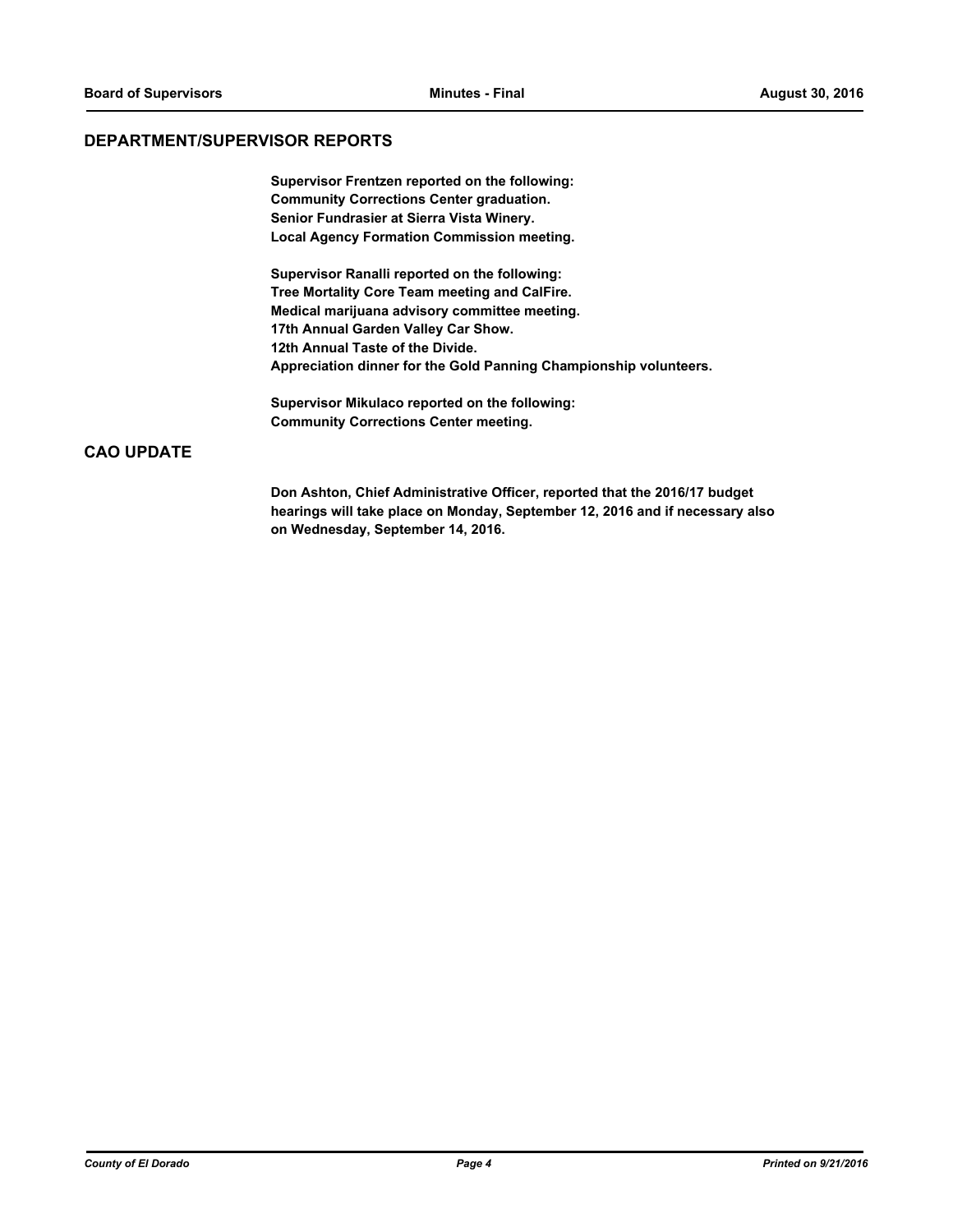## **CONSENT CALENDAR**

**Item 1 was pulled from the Consent Calendar and trailed to be heard after 2:00 P.M. this date.**

**1.** [16-0863](http://eldorado.legistar.com/gateway.aspx?m=l&id=/matter.aspx?key=21521) Clerk of the Board recommending the Board approve the Minutes from the regular meeting of the Board of August 16, 2016.

> **A motion was made by Supervisor Ranalli, seconded by Supervisor Veerkamp to Approve this matter.**

- **Yes:** 4 Mikulaco, Veerkamp, Frentzen and Ranalli
- **Absent:** 1 Novasel

## **GENERAL GOVERNMENT - CONSENT ITEMS**

**2.** [14-1241](http://eldorado.legistar.com/gateway.aspx?m=l&id=/matter.aspx?key=18725) Chief Administrative Office, Economic Development Division, recommending the Board approve and authorize the Purchasing Agent to sign Agreement for Services 196-S1711 with California Department of Transportation to fund a portion of the costs for traffic control services along U.S. Highway 50 in the Camino area on the first four weekends of October 2016 and 2017 in the amount of \$21,328.64 for the two year term of the agreement.

**FUNDING:** General Fund - Economic Development.

**This matter was Approved on the Consent Calendar.**

**Item 3 was pulled from the Consent Calendar and trailed to be heard by the full Board after 3:00 P.M. this date.**

- Present: 5 Supervisor Mikulaco, Supervisor Veerkamp, Supervisor Frentzen, Supervisor Ranalli and Supervisor Novasel
- **3.** [16-0777](http://eldorado.legistar.com/gateway.aspx?m=l&id=/matter.aspx?key=21435) Chief Administrative Office recommending the Board approve **Final Passage** (Second Reading) of Ordinance **5040** extending Revenue and Taxation Code Section 69.5 (Proposition 90/110) authorizing receipt by the County of El Dorado of inter-county tax base year transfers. (Refer 6/26/16, Item 52) (Cont. 8/16/16 Item 23)

**FUNDING:** A \$500.00 application is charged by the County of El Dorado Assessor's Office to cover the Office's cost associated with the research and processing of Prop 90 and 110 applications.

*D. Roberts, A. Wood, A. Polinsky, L. Parlin, J. Hidahl, S. Taylor, S. Ferry*

**There were two motions made for Item 3 (see next page) - - -**

**A motion was made by Supervisor Frentzen, seconded by Supervisor Mikulaco to allow Ordinance 4832 to expire and allow existing applications to proceed through the process. (Motion failed 2-3)**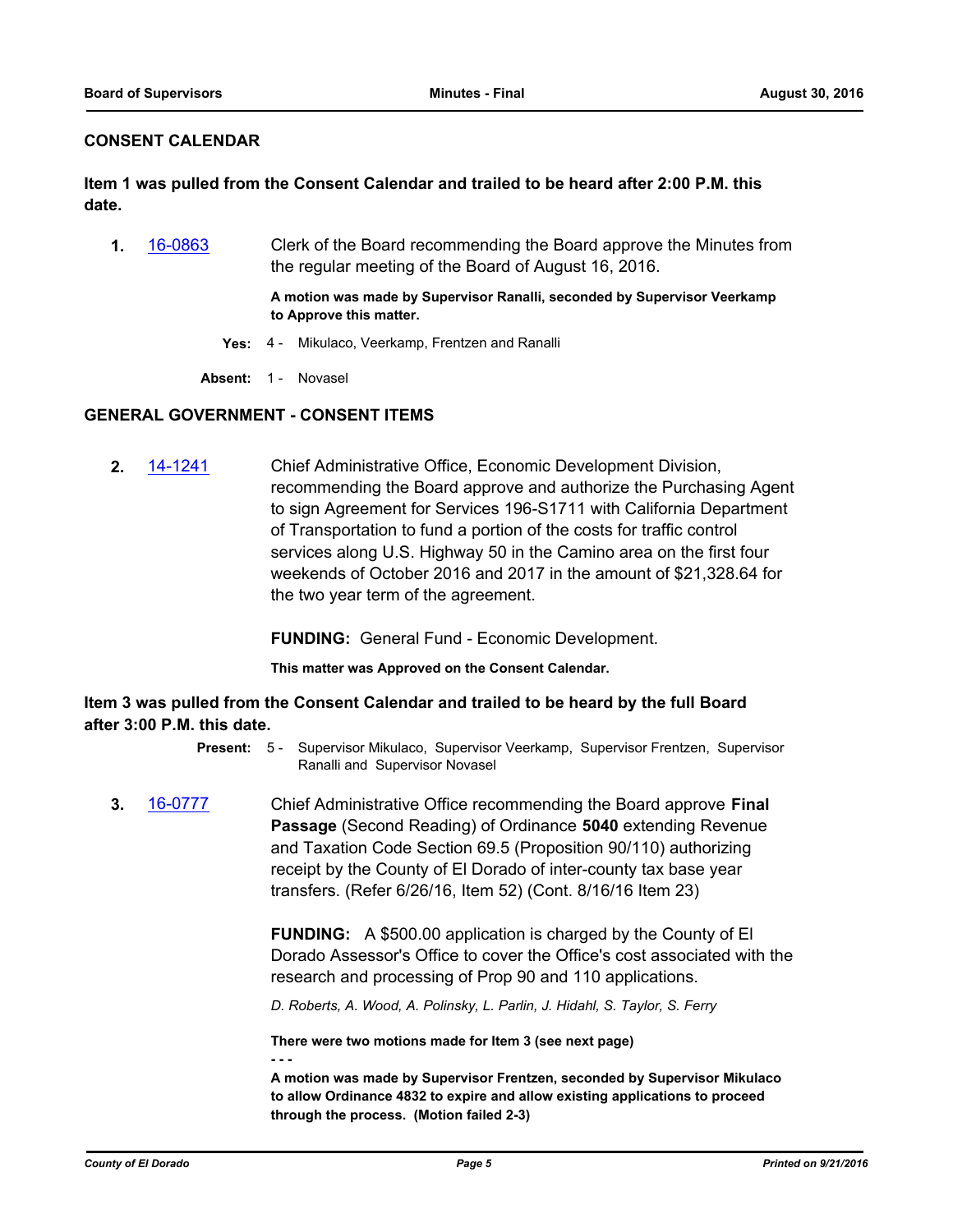- **Yes:** 2 Mikulaco and Frentzen
- **Noes:** 3 Veerkamp, Ranalli and Novasel

**A motion was made by Supervisor Veerkamp, seconded by Supervisor Novasel, to approve Final Passage of Ordinance 5040. (Motion passed 3-2) Direction was given to staff to provide the Board with annual status reports.**

- **Yes:** 3 Veerkamp, Ranalli and Novasel
- **Noes:** 2 Mikulaco and Frentzen

**The attendance shown below is entered by the Clerk of the Board for technical purposes only.**

- **Present:** 3 Supervisor Mikulaco, Supervisor Frentzen and Supervisor Ranalli
- **Absent:** 2 Supervisor Veerkamp and Supervisor Novasel
- **4.** [16-0826](http://eldorado.legistar.com/gateway.aspx?m=l&id=/matter.aspx?key=21484) Chief Administrative Office, Procurement and Contracts, recommending the Board consider the following: 1) Authorize the use of County's property located at 4451 Missouri Flat Road for the purpose of parking vehicles during the 2016 World Gold Panning Championship to be held at the El Dorado County Fairgrounds;

2) Make a determination that use of the County's property as described above provides a public benefit to residents of El Dorado County; and 3) Authorize the Chief Administrative Officer to sign Agreement 122-O1710 with El Dorado County Mineral and Gem Society for the parking of their member and vendor vehicles to take place from September 12 through 18, 2016 with twenty-four (24) hour access.

**FUNDING:** None.

**This matter was Approved on the Consent Calendar.**

**5.** [16-0860](http://eldorado.legistar.com/gateway.aspx?m=l&id=/matter.aspx?key=21518) Chief Administrative Office, Procurement and Contracts Division, presenting a list of County surplus property and recommending the Board so declare and authorize disposal of same in accordance with the procedures outlined in the County's Purchasing Ordinance, Chapter 3.12 and Section 3.12.220 thereof.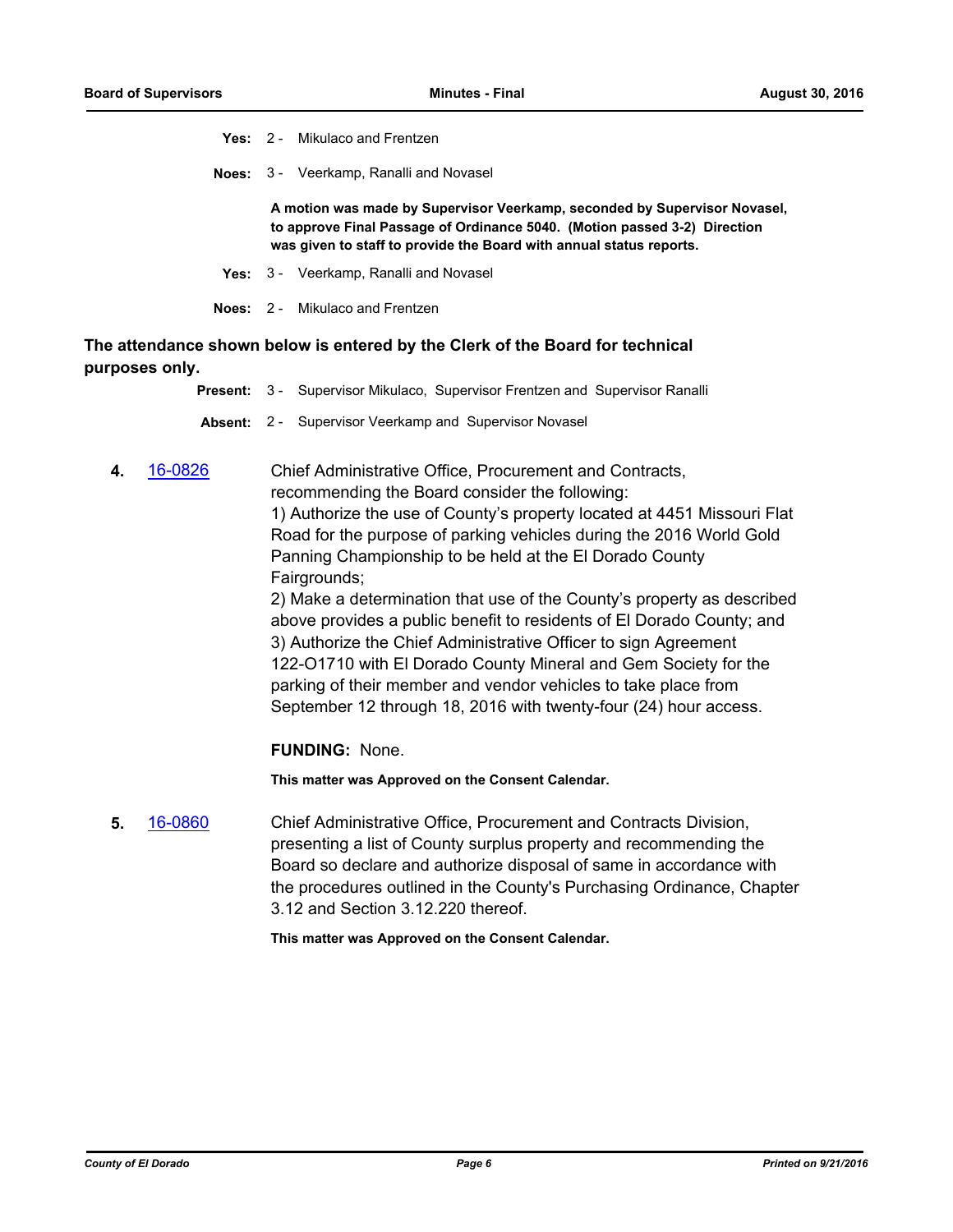| 6. | 16-0635 | Chief Administrative Office, Procurement and Contracts Division,<br>recommending the Board consider the following pertaining to Job Order<br>Contracting, Bid Numbers: 16-968-065, 16-968-066 and 16-968-067:<br>1) Award the Construction Contracts to Danco Builders Northwest,<br>PRIDE Industries One, Inc., and Flint Builders, Inc., the three lowest<br>responsive, responsible bidders;<br>2) Approve and authorize the Chair to sign Public Works Contract<br>187-C1799 with Danco Builders Northwest, Contract 188-C1799 with<br>PRIDE Industries One, Inc., and Contract 188-C1799 with Flint<br>Builders, Inc, each agreement having a not-to-exceed amount of<br>\$1,500,000 subject to review and approval of the final Contract<br>Documents by County Counsel and Risk Management; and<br>3) Authorize the Purchasing Agent to sign an Escrow Agreement, if<br>requested by any Contractor and in accordance with Pubic Contract<br>Code Section 22300, for the purpose of holding Contract retention<br>funds. (Refer: 6/28/16, Item 5) |
|----|---------|----------------------------------------------------------------------------------------------------------------------------------------------------------------------------------------------------------------------------------------------------------------------------------------------------------------------------------------------------------------------------------------------------------------------------------------------------------------------------------------------------------------------------------------------------------------------------------------------------------------------------------------------------------------------------------------------------------------------------------------------------------------------------------------------------------------------------------------------------------------------------------------------------------------------------------------------------------------------------------------------------------------------------------------------------------|
|    |         | <b>FUNDING: Accumulated Capital Outlay Fund.</b>                                                                                                                                                                                                                                                                                                                                                                                                                                                                                                                                                                                                                                                                                                                                                                                                                                                                                                                                                                                                         |
|    |         | This matter was Approved on the Consent Calendar.                                                                                                                                                                                                                                                                                                                                                                                                                                                                                                                                                                                                                                                                                                                                                                                                                                                                                                                                                                                                        |
| 7. | 16-0793 | Clerk of the Board recommending the Board make the following<br>District-specific appointments to the Assessment Appeals Board for<br>the terms stated.<br>Reappoint Wendi-Mae Davis, District 1, Term Expiration 8/30/2019;<br>Reappoint Sandi North, District 3, Term Expiration 8/30/2019; and<br>Reappoint Douglas Clymer, District 5, Term Expiration 8/30/2019.<br>This matter was Approved on the Consent Calendar.                                                                                                                                                                                                                                                                                                                                                                                                                                                                                                                                                                                                                               |
| 8. | 16-0852 | Clerk of the Board, based upon the recommendation of Supervisor<br>Veerkamp, recommending the Board make the following appointment<br>to the Diamond Springs and El Dorado Community Advisory<br>Committee:<br>Accept the resignation of Deanne Johnson, Member; and<br>Appoint Carl Hillendahl, Member (Vacant), Term Expiration-8/30/2016<br>08/30/2020.                                                                                                                                                                                                                                                                                                                                                                                                                                                                                                                                                                                                                                                                                               |
|    |         | This matter was Approved on the Consent Calendar.                                                                                                                                                                                                                                                                                                                                                                                                                                                                                                                                                                                                                                                                                                                                                                                                                                                                                                                                                                                                        |
| 9. | 16-0823 | Elections Department recommending the Board adopt and authorize<br>the Chair to sign Resolution 142-2016 consolidating local jurisdiction<br>elections with the upcoming November 8, 2016 election.                                                                                                                                                                                                                                                                                                                                                                                                                                                                                                                                                                                                                                                                                                                                                                                                                                                      |
|    |         | <b>FUNDING:</b> General Fund and revenue from districts that are billed for<br>their portion of the election.                                                                                                                                                                                                                                                                                                                                                                                                                                                                                                                                                                                                                                                                                                                                                                                                                                                                                                                                            |

**Resolution 142-2016 was Adopted upon Approval of the Consent Calendar.**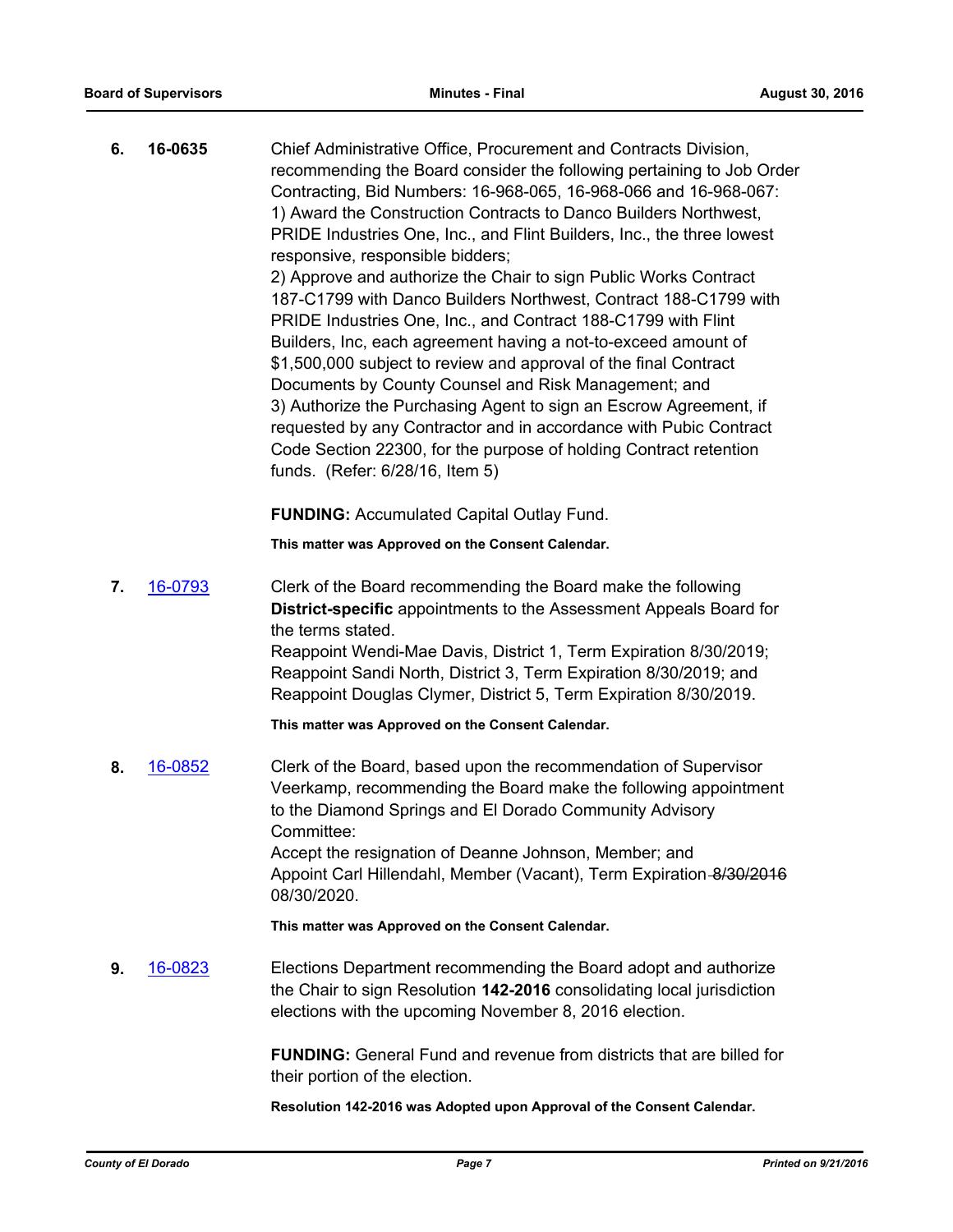**10.** [16-0753](http://eldorado.legistar.com/gateway.aspx?m=l&id=/matter.aspx?key=21411) FENIX Executive Committee and Project Manager recommending the Board receive and file a status update on implementation of our new Enterprise Resource Program.

**This matter was Approved on the Consent Calendar.**

**11.** [16-0829](http://eldorado.legistar.com/gateway.aspx?m=l&id=/matter.aspx?key=21487) Human Resources and Sheriff's Office recommending the Board approve revisions to the Correctional Sergeant job specification related to minimum experience requirements.

**FUNDING:** No change to net County cost.

**This matter was Approved on the Consent Calendar.**

**12.** [16-0013](http://eldorado.legistar.com/gateway.aspx?m=l&id=/matter.aspx?key=20669) Information Technologies recommending the Board authorize the Purchasing Agent to sign Amendment II to Agreement 198-S1311 with j2 Cloud Services, Inc., to provide electronic fax services through August 31, 2017, with an automatic annual renewal thereafter, and an approximate cost of \$40,000 per year.

**FUNDING:** General Fund.

**This matter was Approved on the Consent Calendar.**

**13.** [14-1443](http://eldorado.legistar.com/gateway.aspx?m=l&id=/matter.aspx?key=18927) Information Technologies recommending the Board consider the following:

> 1) Approve and authorize the Chief Technology Officer, or designee, to increase Agreement 191-S1511 with AT&T by an estimated \$27,000 to add CalNet 3 cloud web security services for the remainder of the contract term; increasing the estimated amount to \$327,000 for the remainder of the term, which expires June 30, 2018; and 2) Approve and authorize the Chief Technology Officer, or designee, to authorize additional service requests in accordance with the terms and conditions of Agreement 191-S1511 with AT&T for services under CalNet 3; contingent upon availability of funding in the appropriate departments budget, and contingent upon review and approval of required ordering documents from AT&T by County Counsel and Risk Management.

**FUNDING:** General Fund and Non-General Fund.

**This matter was Approved on the Consent Calendar.**

**14.** [16-0305](http://eldorado.legistar.com/gateway.aspx?m=l&id=/matter.aspx?key=20961) Supervisor Ranalli recommending the Board find that a state of emergency continues to exist in El Dorado County as a result unprecedented tree mortality due to drought conditions and related bark beetle infestations. (Cont. 8/16/16, Item 7)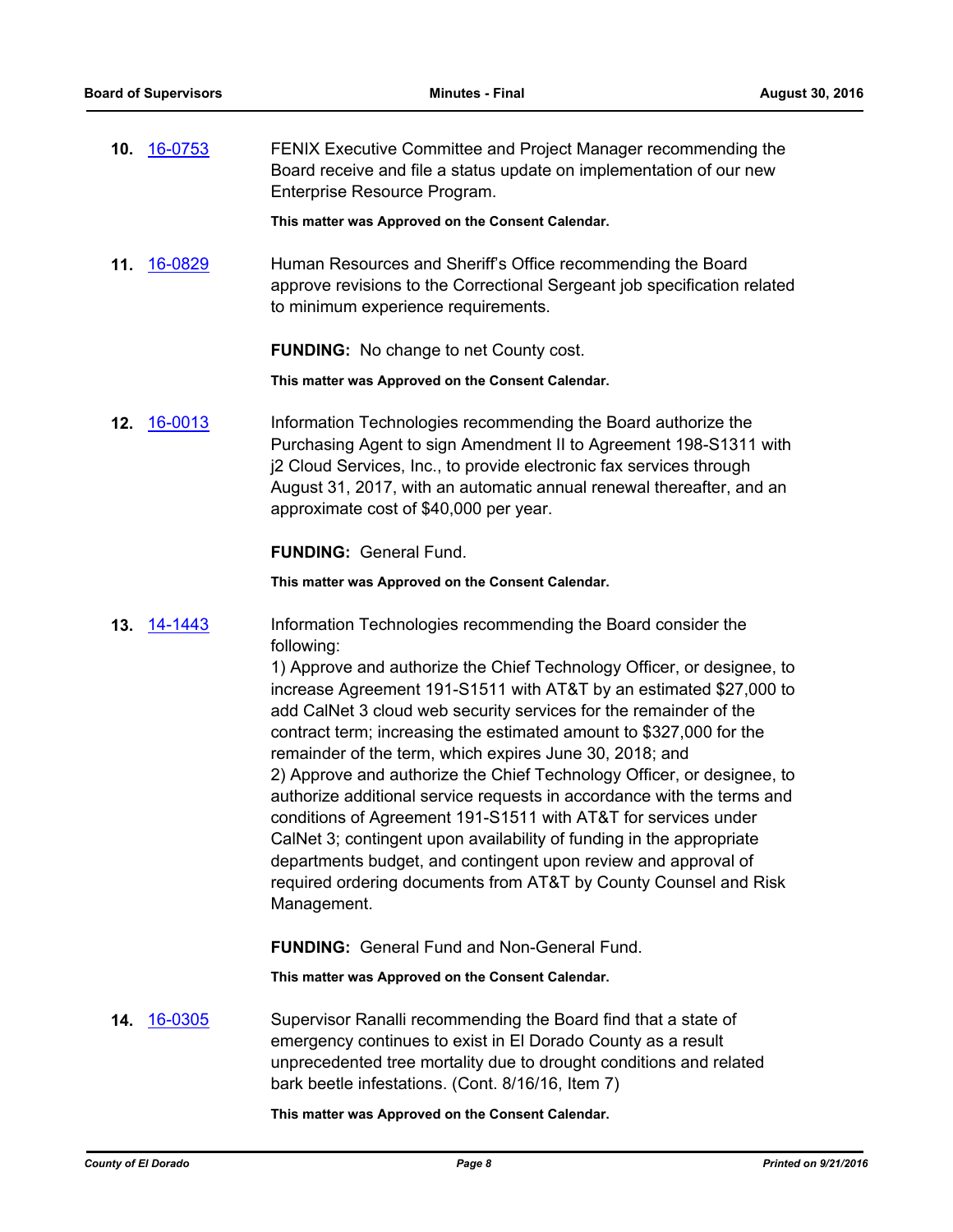#### **HEALTH AND HUMAN SERVICES - CONSENT ITEMS**

**15.** [14-1657](http://eldorado.legistar.com/gateway.aspx?m=l&id=/matter.aspx?key=19146) Health and Human Services Agency, Community Services Division, recommending the Board:

1) Approve and authorize the Chair to sign, retroactive since July 1, 2016, Amendment I to Agreement for Services 240-M1510 with County of Plumas, serving as the Host Entity, extending the term through June 30, 2017, and increasing the maximum contractual obligation by \$60,000 for Fiscal Year 2016/17. This agreement establishes Plumas County as the Host Entity for the County-Based Medi-Cal Administrative Activities (CMAA) or Targeted Case Management (TCM) program. As the Host Entity, County of Plumas serves as the administrative hub for CMAA/TCM program activities and collects/disburses participation fees for the Counties who participate in the Local Government Agency Consortium for CMAA/TCM; 2) Authorize the Chief Administrative Officer, or designee, to execute further documents relating to Agreement for Services 240-M1510, including amendments which do not increase the maximum dollar amount or term of the Agreement, and contingent upon approval by County Counsel and Risk Management; and 3) Further authorize the Director of the Health and Human Services Agency, or designee, to administer Agreement 240-M1510 and execute any subsequent documents relating to said Agreement including required fiscal and programmatic reports.

**FUNDING:** Federal Medicaid Revenue.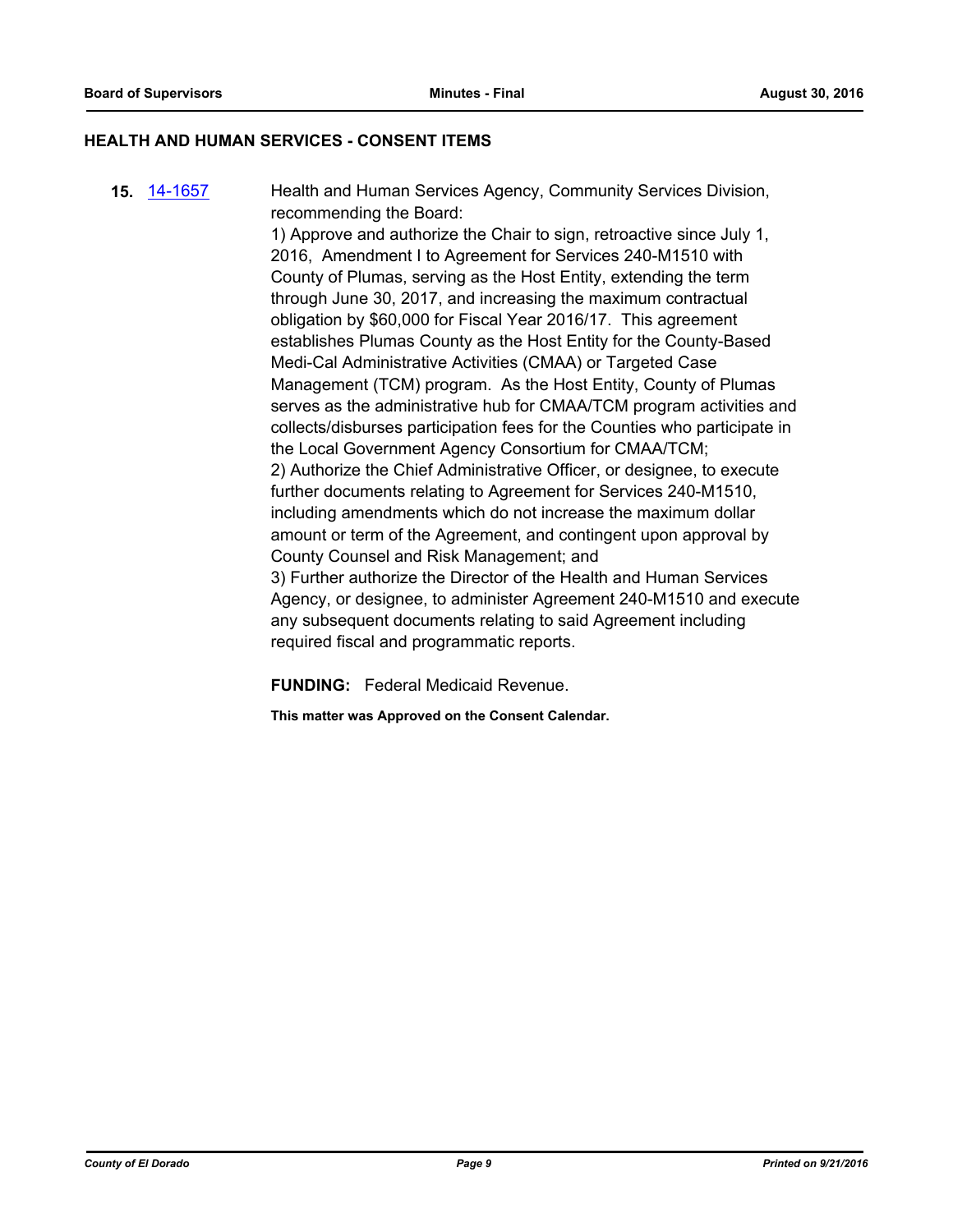| 16. 16-0862 | Health and Human Services Agency (HHSA), recommending the           |
|-------------|---------------------------------------------------------------------|
|             | Board:                                                              |
|             | 1) Authorize the HHSA Director to submit a grant application to the |
|             | County Medical Services Program Governing Board for the County      |

Wellness and Prevention Pilot Project grant program for 2017, 2018, and 2019, for an estimated grant amount of \$300,000 with no required match obligation;

2) Delegate authority to the Director of Health and Human Services Agency to accept funding and execute the grant agreement, if awarded, including any extension(s) or amendment(s) thereto, contingent on County Counsel and Risk Management approval; and 3) Authorize the Director of Health and Human Services Agency, or Chief Fiscal Officer, to administer any agreement or subsequent administrative documents relating to said award, including required fiscal and programmatic reports.

**FUNDING:** State Funding.

**This matter was Approved on the Consent Calendar.**

**17.** [16-0831](http://eldorado.legistar.com/gateway.aspx?m=l&id=/matter.aspx?key=21489) Health and Human Services Agency, Mental Health Division, recommending the Board:

> 1) Approve and authorize the Chair to sign Agreement for Services 019-S1711 with El Dorado Hills Community Vision, Inc. for the provision of mental health services to children as part of Primary Intervention Project services on an "as requested basis", for the term upon final execution through June 30, 2019, with a maximum contractual obligation of \$240,000; and

> 2) Authorize the Purchasing Agent, or designee, to execute further documents relating to Agreement for Services 019-S1711, including amendments which do not increase the maximum dollar amount or term of the Agreement, and contingent upon approval by County Counsel and Risk Management.

**FUNDING**: Mental Health Services Act.

**This matter was Approved on the Consent Calendar.**

**18.** [16-0838](http://eldorado.legistar.com/gateway.aspx?m=l&id=/matter.aspx?key=21496) Health and Human Services Agency, Public Health Division, recommending the Board authorize the Public Health Division to use a portion of the WellDorado Partnership Fund to purchase food/refreshments for members, stakeholders, and partners attending Community Health Improvement Process monthly meetings.

> **FUNDING:** WellDorado Partnership Funds - Public Health Realignment.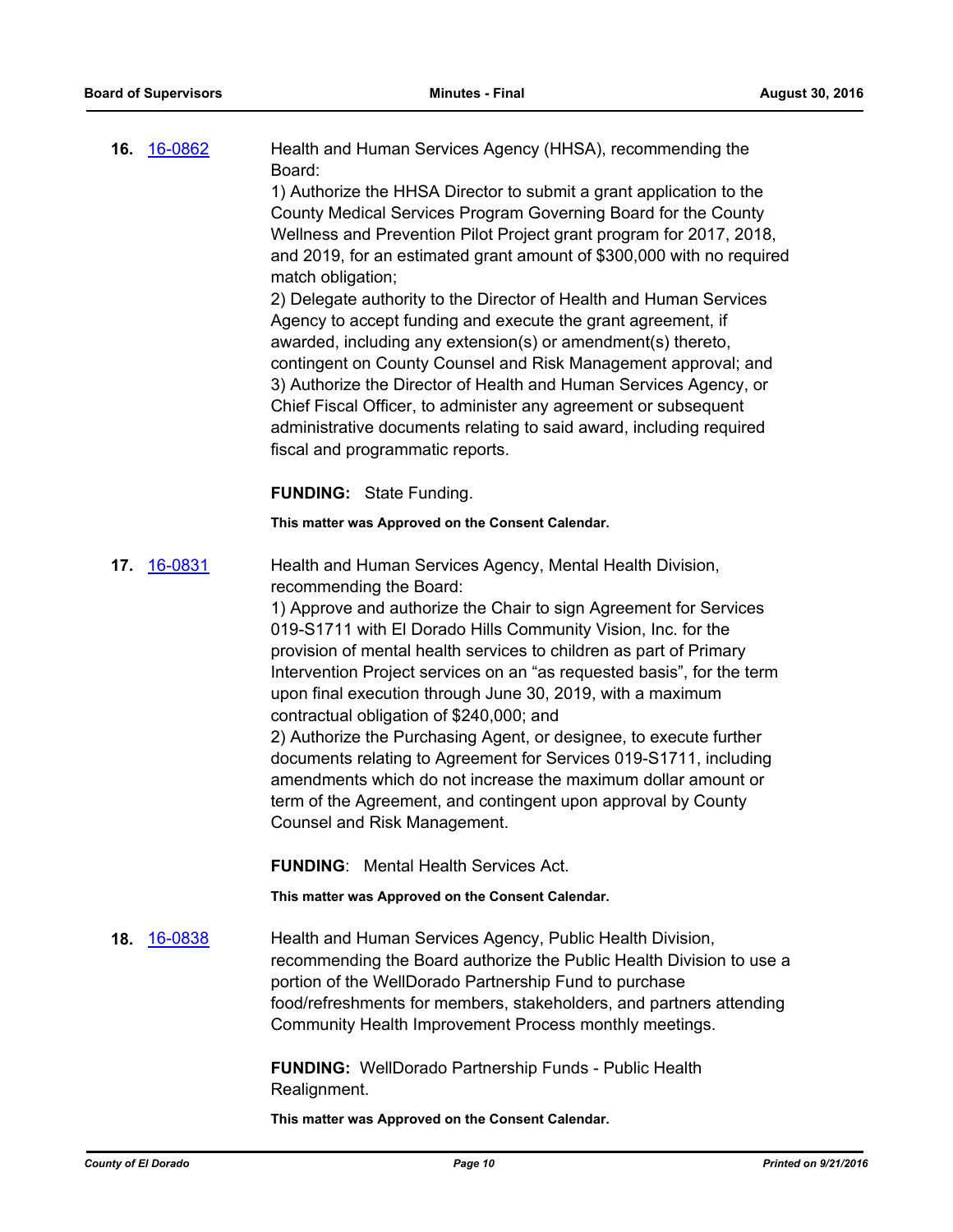**19.** [16-0768](http://eldorado.legistar.com/gateway.aspx?m=l&id=/matter.aspx?key=21426) Library Department recommending the Board consider the following: 1) Acceptance of funding totaling \$26,206 from the California State Library for staff, supplies and travel costs to implement the Digital Student project to provide library cards and instruction on digital resources for students in targeted grades in 24 schools in the County; and

2) Authorize the Chair to sign the Financial Claim and Grant Award Certification requesting grant funding.

**FUNDING:** Library Services and Technology Act funding administered by the California State Library. No change to net county cost.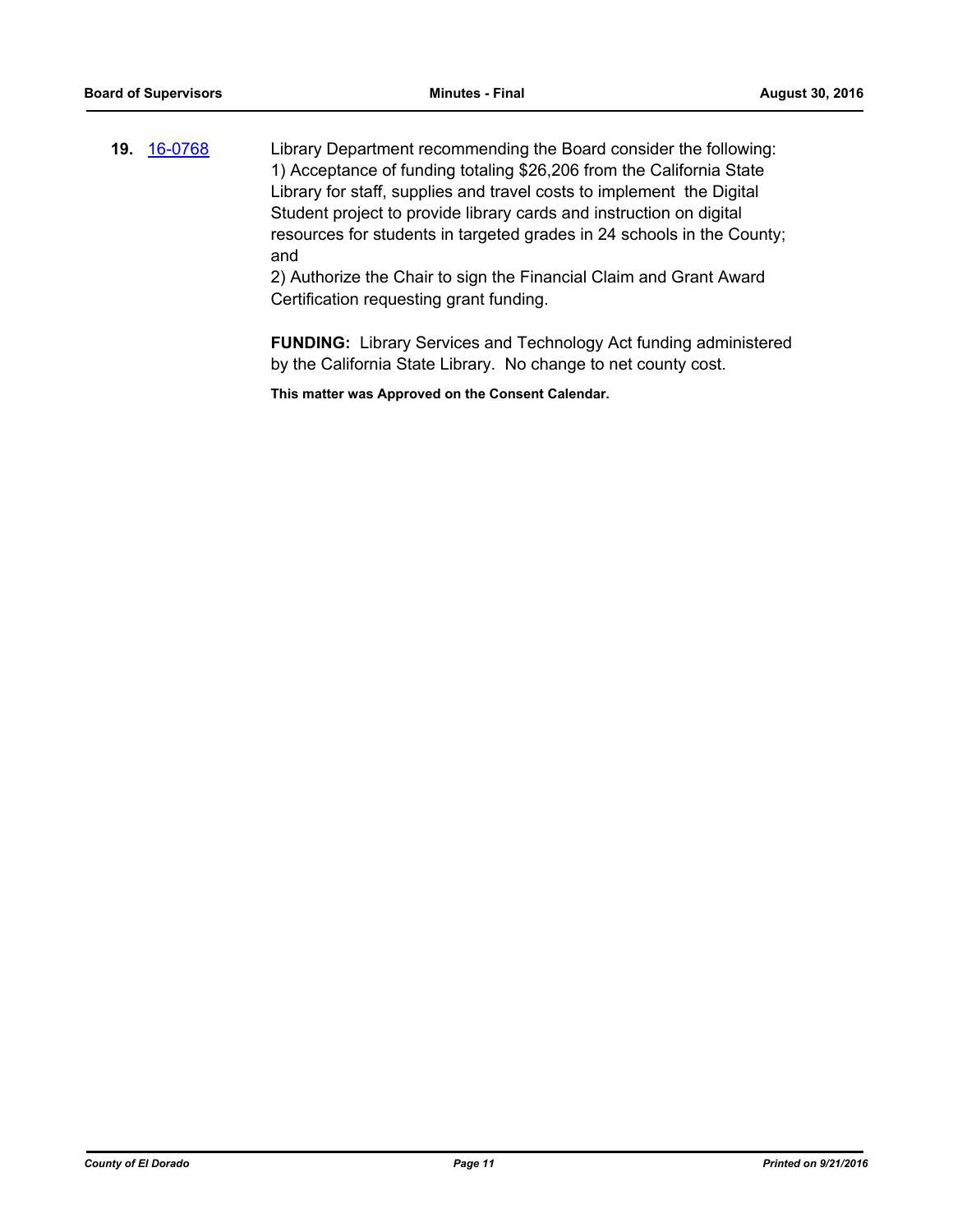#### **LAND USE AND DEVELOPMENT - CONSENT ITEMS**

**20.** [13-0787](http://eldorado.legistar.com/gateway.aspx?m=l&id=/matter.aspx?key=16678) Community Development Agency, Transportation Division, recommending the Board consider the following regarding United States Forest Service Domestic Grant 13-DG-11051900-029: 1) Retroactively approve and ratify the Community Development Agency Director's signature on Modification 3 of Domestic Grant 13-DG-11051900-029, which increased the original grant total of \$1,555,000 by \$132,604, for a new Grant total of \$1,687,604; and 2) Approve and authorize the Community Development Agency Director to sign Modification 4 of Domestic Grant 13-DG-11051900-029, which will increase the current Grant total of \$1,687,604 by \$550,622, for a new Grant total of \$2,238,226.

> **FUNDING:** United States Forest Service Grant Funds (100%). (Federal Funding)

**This matter was Approved on the Consent Calendar.**

**21.** [16-0511](http://eldorado.legistar.com/gateway.aspx?m=l&id=/matter.aspx?key=21169) Community Development Agency, Transportation Division, recommending the Board take the following actions pertaining to the Blair Road at EID Canal - Bridge Replacement Project, Contract PW 15-31111, CIP 77119, P&C 145-C1699: 1) Award the Construction Contract to the lowest responsive,

responsible bidder; said bidder to be determined after the bid opening scheduled for August 11, 2016;

2) Approve and authorize the Chair to sign the Construction Contract, subject to review and approval by County Counsel and Risk Management; and

3) Authorize the Community Development Agency Director to sign an Escrow Agreement, if requested by the Contractor and in accordance with Public Contract Code Section 22300, for the purpose of holding Contract retention funds.

**FUNDING:** Highway Bridge Program (100%). (Federal Funds)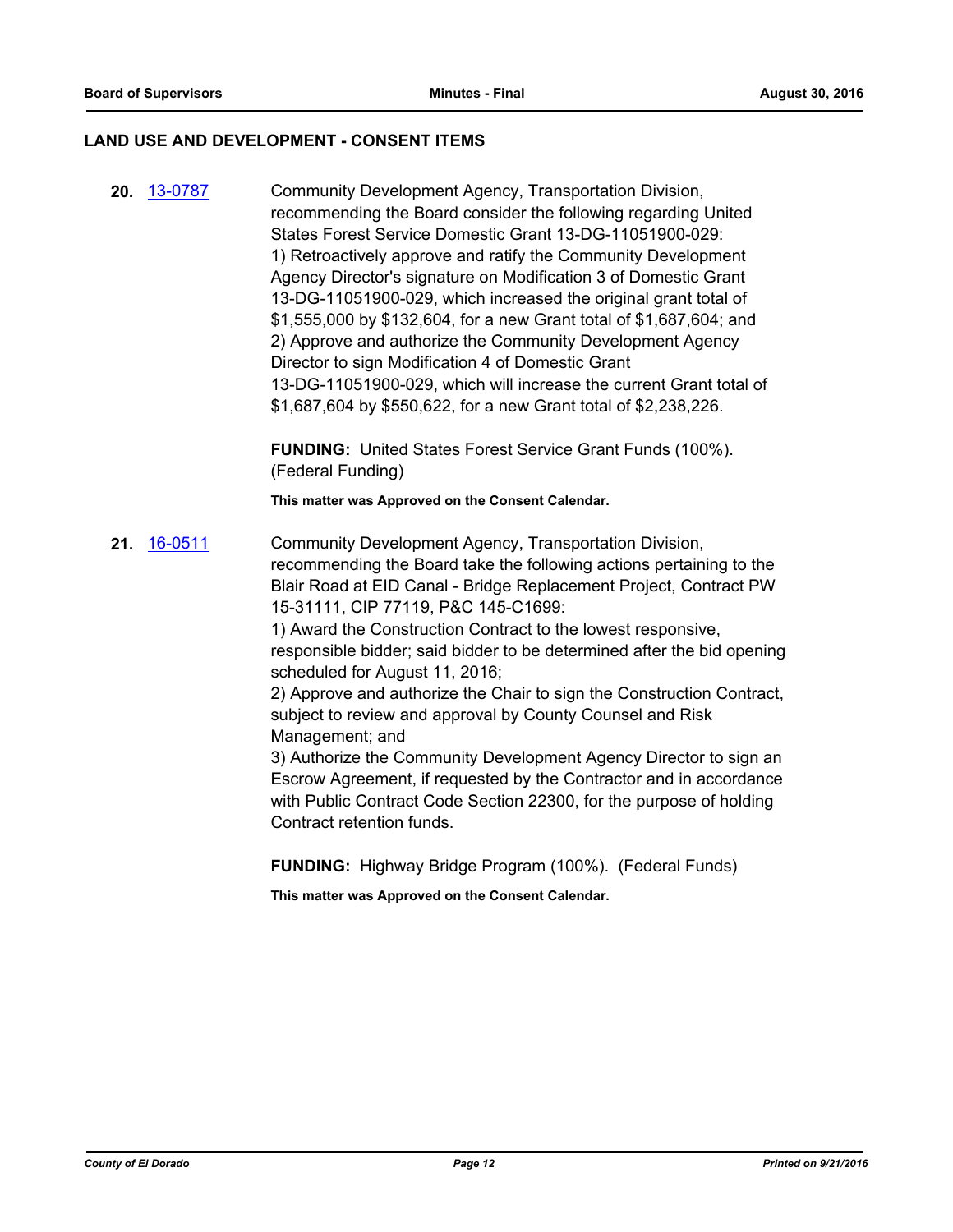|     | 22. 16-0766 | Community Development Agency, Transportation Division,<br>recommending the Board consider the following:<br>1) Retroactively approve and accept Domestic Grant<br>013-DG-11051900-013 for \$150,000 from the United States Forest<br>Service;<br>2) Ratify the Transportation Director's signature on Domestic Grant<br>013-DG-11051900-013; and<br>3) Authorize the Community Development Agency Director to execute<br>any future modifications to Domestic Grant 013-DG-11051900-013 that<br>do not increase the current Grant amount of \$150,000.                                                                     |
|-----|-------------|----------------------------------------------------------------------------------------------------------------------------------------------------------------------------------------------------------------------------------------------------------------------------------------------------------------------------------------------------------------------------------------------------------------------------------------------------------------------------------------------------------------------------------------------------------------------------------------------------------------------------|
|     |             | <b>FUNDING:</b> United States Forest Service Grant Funds (100%).<br>(Federal Funds)                                                                                                                                                                                                                                                                                                                                                                                                                                                                                                                                        |
|     |             | This matter was Approved on the Consent Calendar.                                                                                                                                                                                                                                                                                                                                                                                                                                                                                                                                                                          |
| 23. | 16-0799     | Surveyor's Office recommending the Board adopt and authorize the<br>Chair to sign Resolution 140-2016 rescinding Resolution 223-81 which<br>accepted the grant of a Open Space Easement from Roger Welt. The<br>rescinding of Resolution 223-81 would effectively amend the February<br>7, 1995 Board action (Item 53) that further established said easement<br>as a Conditional Open Space Easement. Affected parcel is APN:<br>032-361-03, located on Glenmore Way in Angora Highlands 2, Lake<br>Tahoe. The property owner is Roger and Catherine Welt, Trustees of<br>The 2009 Welt Family Revocable Trust Agreement. |
|     |             | <b>FUNDING: N/A</b>                                                                                                                                                                                                                                                                                                                                                                                                                                                                                                                                                                                                        |
|     |             | Resolution 140-2016 was Adopted upon Approval of the Consent Calendar.                                                                                                                                                                                                                                                                                                                                                                                                                                                                                                                                                     |

**24.** [16-0800](http://eldorado.legistar.com/gateway.aspx?m=l&id=/matter.aspx?key=21458) Surveyor's Office recommending the Board consider the following; 1) Consent to, but reject an Irrevocable Offer of Dedication (IOD 16-004) from Lennar Homes of California, Inc., a California Corporation, for drainage easements located on a portion of Assessor's Parcel Numbers 117-580-12, 117-580-16 and 117-580-17*.* Parcels are further identified as Lot LL-12, Lot D-D and Lot E-E of "Carson Creek Unit 1-Phase A"; and 2) Authorize the Chair to sign the Consent To Offer Dedication And Rejection Of Offer for the drainage easements.

## **FUNDING:** N/A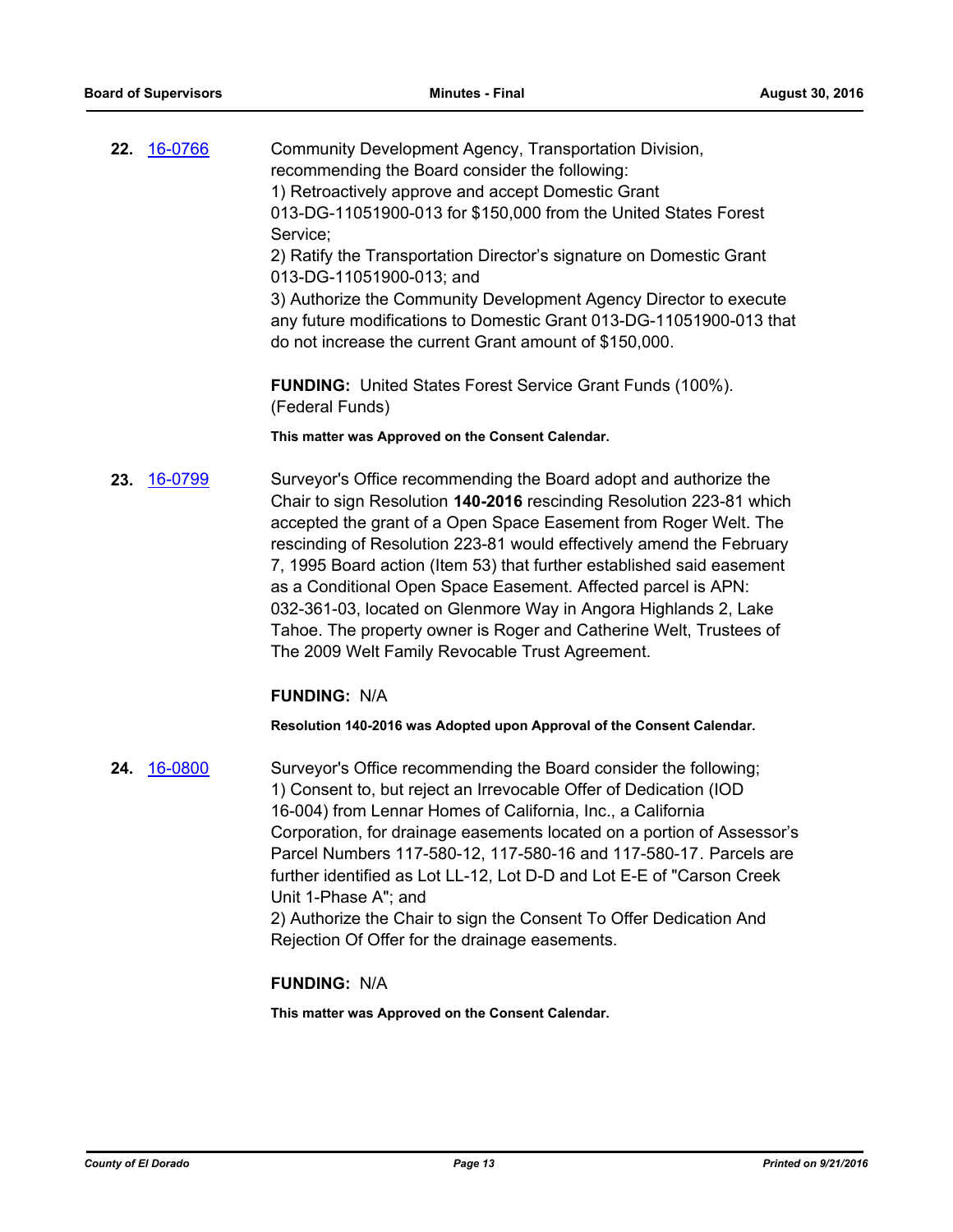## **LAW AND JUSTICE - CONSENT ITEMS**

**25.** [16-0818](http://eldorado.legistar.com/gateway.aspx?m=l&id=/matter.aspx?key=21476) Probation Department recommending the Board: 1) Ratify the Chief Probation Officer's signature on Agreement 391-S1611 with County of Humboldt, Probation Department for the housing of El Dorado County juvenile wards placed in the County of Humboldt New Horizon Program for the period of May 1, 2016 through April 30, 2020; and 2) Approve and authorize the Chair to sign Agreement 392-S1611 with County of Humboldt, Department of Health and Human Services-Mental Health for the provision of mental health treatment services of El Dorado County juvenile wards placed in the County of Humboldt New Horizon Program for the period of March 1, 2016 through February 28, 2020.

**FUNDING:** Youthful Offender Block Grant/General Fund.

**This matter was Approved on the Consent Calendar.**

**26.** [14-1417](http://eldorado.legistar.com/gateway.aspx?m=l&id=/matter.aspx?key=18901) El Dorado County Sheriff's Office of Emergency Services recommending the Board find that a state of emergency continues to exist in El Dorado County as a result of drought conditions. (Cont. 8/16/16, Item 20)

**This matter was Approved on the Consent Calendar.**

**27.** [15-0720](http://eldorado.legistar.com/gateway.aspx?m=l&id=/matter.aspx?key=19894) Sheriff's Office recommending the Board approve and authorize the Chair to sign Amendment I to contract 643-O1311 with Public Communications Services, Inc. to provide inmate phone systems in the jails. This Amendment is to extend the term date retroactively from May 15, 2016 to January 31, 2017 and to adjust the compensation for services in order to be in compliance with Federal Communications Commission regulations.

**FUNDING:** Non-General Fund - Inmate Welfare Trust Fund.

**This matter was Approved on the Consent Calendar.**

## **END CONSENT CALENDAR**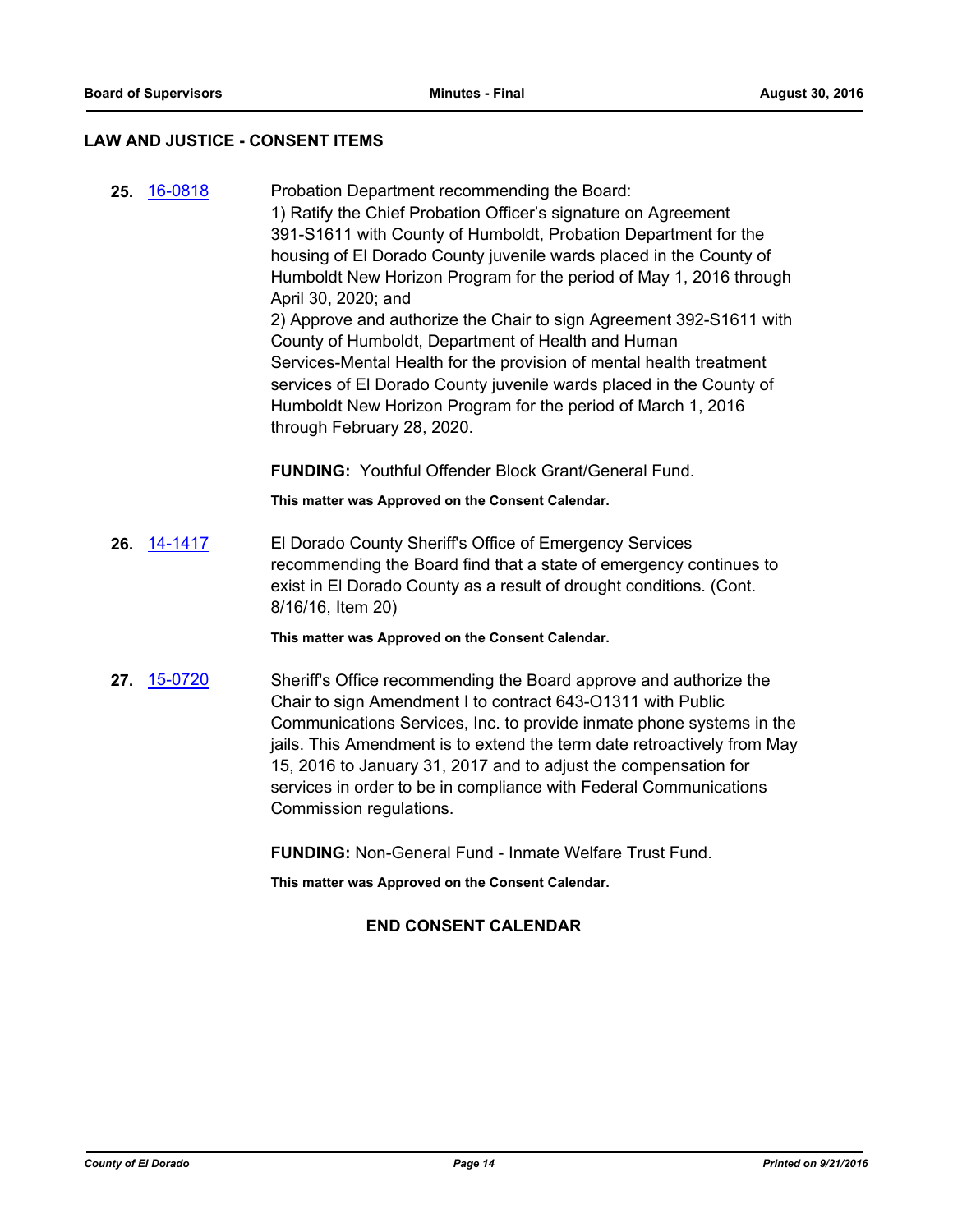## **10:00 A.M. - TIME ALLOCATION**

**28.** [16-0746](http://eldorado.legistar.com/gateway.aspx?m=l&id=/matter.aspx?key=21404) Health and Human Services Agency, Public Health Division, recommending the Board receive a presentation from the Public Health Division on the Community Health Assessment and the Community Health Improvement Plan. (Est. Time: 30 Min.)

#### **FUNDING:** N/A

**Received and Filed.**

## **11:00 A.M. - TIME ALLOCATION**

**29.** [12-1484](http://eldorado.legistar.com/gateway.aspx?m=l&id=/matter.aspx?key=15788) HEARING - Community Development Agency, Long Range Planning Division, Housing, Community and Economic Development Program recommending the Board consider the following: 1) Conduct a Public Hearing to consider adopting and authorizing the Chair to sign Resolution **141-2016** revising the El Dorado County Community Development Block Grant Program Income Reuse Plan governing a Program Income revolving loan fund in accordance with the federal Community Development Block Grant regulations governing Community Development Block Grant-assisted activities; and 2) Authorize the Community Development Agency Director, or designee, to sign the revised Community Development Block Grant Program Income Reuse Plan for submittal to the California Department of Housing and Community Development and administer the Plan on behalf of the County. (Est. Time: 10 Min.)

> **FUNDING:** Community Development Block Grant Funds. (Federal Funds)

**Supervisor Mikulaco opened the public hearing.**

**A motion was made by Supervisor Ranalli, seconded by Supervisor Frentzen to Approve this matter and Adopt Resolution 141-2016.**

- **Yes:** 3 Mikulaco, Frentzen and Ranalli
- **Absent:** 2 Veerkamp and Novasel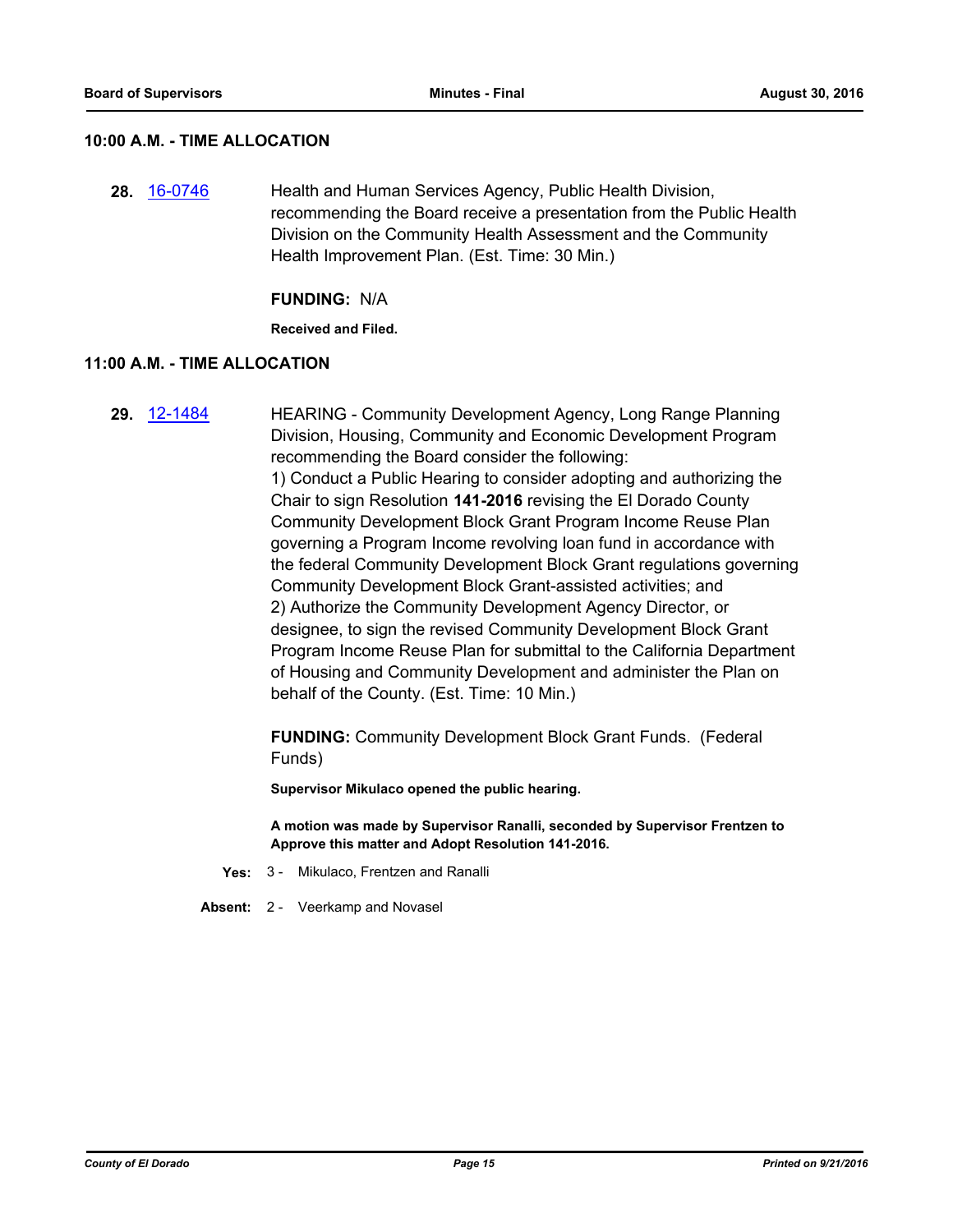## **Item 30 was opened for public comment at 11:00 A.M. and trailed to be heard by the full Board after 3:00 P.M. this date.**

- Present: 5 Supervisor Mikulaco, Supervisor Veerkamp, Supervisor Frentzen, Supervisor Ranalli and Supervisor Novasel
- **30.** [16-0805](http://eldorado.legistar.com/gateway.aspx?m=l&id=/matter.aspx?key=21463) HEARING Health and Human Services Agency, Administration and Finance Division, recommending the Board adopt and authorize the Chair to sign the following Resolutions:

1) Resolution **143-2016** establishing fees effective October 1, 2016, specific to the Animal Services Program;

2) Resolution **144-2016** establishing fees effective October 1, 2016, specific to the Emergency Medical Services Agency;

3) Resolution **145-2016** establishing fees effective October 1, 2016, specific to the Mental Health Program;

4) Resolution **146-2016** establishing fees effective October 1, 2016, specific to the Public Guardian Program;

5) Resolution **147-2016** establishing fees effective October 1, 2016, specific to the Public Health Clinic, Laboratory and Vital Statistics Progam; and

6) Resolution **148-2016** establishing fees effective October 1, 2016, specific to the Senior Day Care and Senior Services Program. (Est. Time: 30 Min.)

**FUNDING:** Fee for Service.

*Public Comment: N. Cangero (A.M.), C. Lishman, N. Cangero (P.M.), D. Roberts*

**Supervisor Mikulaco opened the public hearing. This matter was trailed to the afternoon session no earlier than 3:00 p.m.**

**A motion was made by Supervisor Frentzen, seconded by Supervisor Mikualco to**

**1) Adopt and authorize the Chair to sign Resolutions 143-2016, 145-2016, 146-2016 and 147-2016; and**

**2) Direct staff to return to the Board on September 13, 2016 with revisions to Resolutions 144-2016 and 148-2016 as discussed by the Board.**

**Yes:** 5 - Mikulaco, Veerkamp, Frentzen, Ranalli and Novasel

## **The attendance shown below is entered by the Clerk of the Board for technical purposes only.**

**Present:** 3 - Supervisor Mikulaco, Supervisor Frentzen and Supervisor Ranalli

**Absent:** 2 - Supervisor Veerkamp and Supervisor Novasel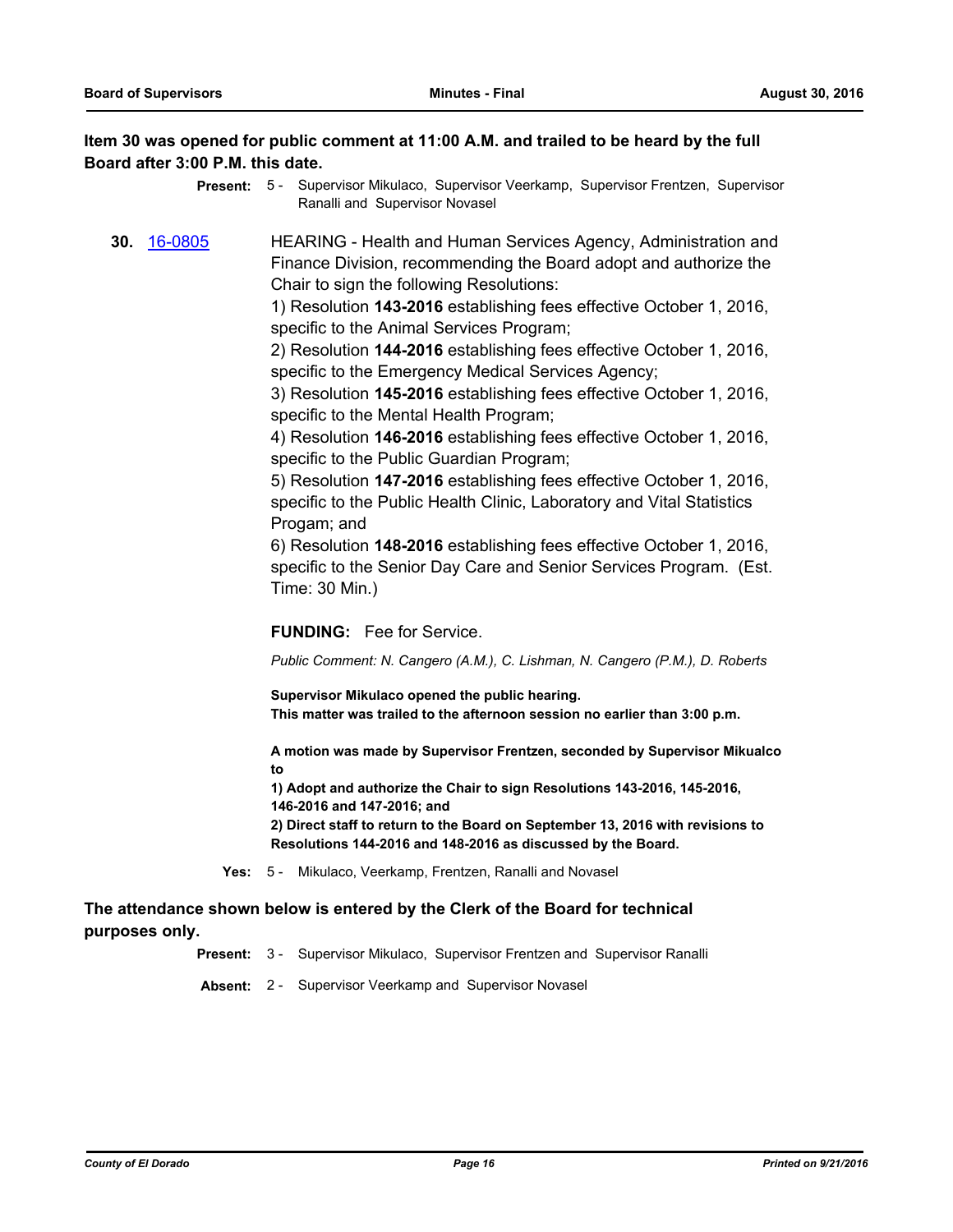#### **DEPARTMENT MATTERS (Agenda items in this category may be called at any time)**

**31.** [14-1425](http://eldorado.legistar.com/gateway.aspx?m=l&id=/matter.aspx?key=18909) Chief Administrative Office recommending the Board: 1) Approve the **Introduction** (First Reading) of Ordinance **5041** adding Chapter 5.21 to Title 5 of the El Dorado County Ordinance Code, Business Taxes, Licenses and Regulations, to establish the legal framework for the regulation of Remote Caller Bingo; and 2) Waive full reading, read by title only and continue this matter to September 13, 2016 for **Final Passage** (Second Reading).

#### **FUNDING:** N/A

**A motion was made by Supervisor Frentzen, seconded by Supervisor Ranalli to Approve this matter and Continue Ordinance 5041 to September 13, 2016 for Final Passage (Second Reading).**

- **Yes:** 3 Mikulaco, Frentzen and Ranalli
- **Absent:** 2 Veerkamp and Novasel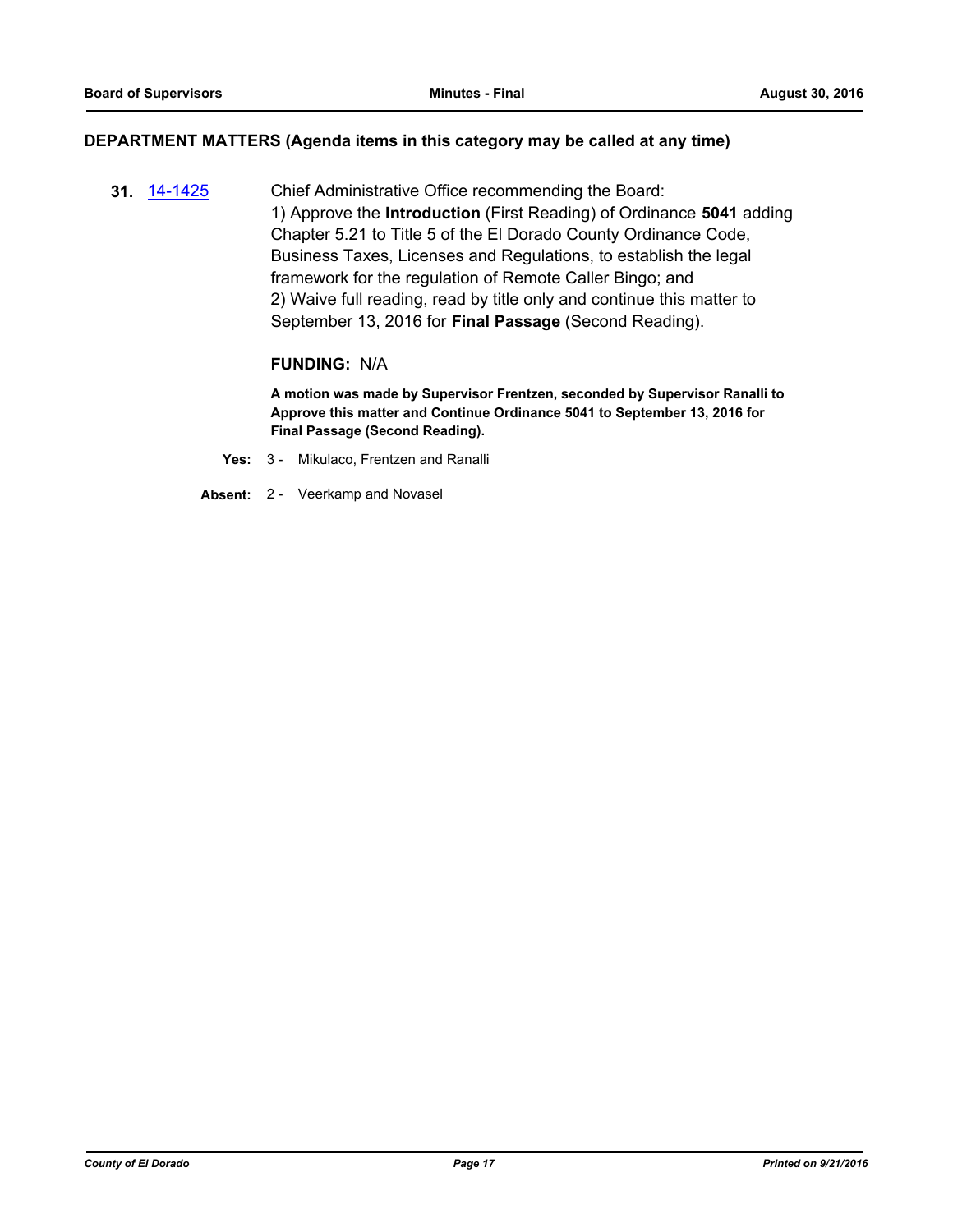#### **2:00 P.M. - TIME ALLOCATION**

Present: 5 - Supervisor Mikulaco, Supervisor Veerkamp, Supervisor Frentzen, Supervisor Ranalli and Supervisor Novasel

**32.** [14-1054](http://eldorado.legistar.com/gateway.aspx?m=l&id=/matter.aspx?key=18539) Chief Administrative Office, County Counsel, and Community Development Agency recommending the Board; 1) Adopt and authorize the Chair to sign Resolution **149-2016** adopting

interim guidelines for interpreting Measure E, a voter initiative passed on June 7, 2016, which affects elements of the El Dorado County General Plan;

2) Discuss key issues and next steps; and

3) Provide direction to staff as necessary.

#### **FUNDING:** General Fund.

*Public Comment: S. Ferry, J. Sweeney, D. VanDyke, B. Center, J. Hidal, B. Smart, L. Boeger, C. Bursen, E. VanDyke, C. Sandberg, S.Taylor, M. Lane, J. Harper, N. Brown*

**A motion was made by Supervisor Frentzen to:**

**1) Adopt and authorize the Chair to sign Resolution 149-2016; and 2) Direct staff to work on the inconsistencies of the traffic interpretation of the level of service for the County's highways.**

**Motion Failed for lack of a second**

**A motion was made by Supervisor Ranalli, seconded by Supervisor Veerkamp to:**

**1) Receive and file the report on Measure E Implementation and Continue Resolution 149-2016 off Calendar;**

**2) Receive and file the report concerning Highway 50 and the CalTrans data and direct staff to post the report to the County website to address the recurring questions;**

**3) Move the implementation of the voter approved Measure E Initiative forward as written and as it was before the voters;**

**4) Direct staff to return to the Board by mid October 2016 with an update and additional information concerning the impact of Measure E on the sites identified in the Housing Element necessary to satisfy the County's Regional Housing Need Allocation. Further answer the CEQA questions, provide the Board with a comprehensive list of General Plan inconsistencies and the impact on the County's budget; and**

**5) Direct staff to conduct Board workshops to address the traffic and circulation issues underlying Measure E.**

**Yes:** 4 - Mikulaco, Veerkamp, Ranalli and Novasel

**Noes:** 1 - Frentzen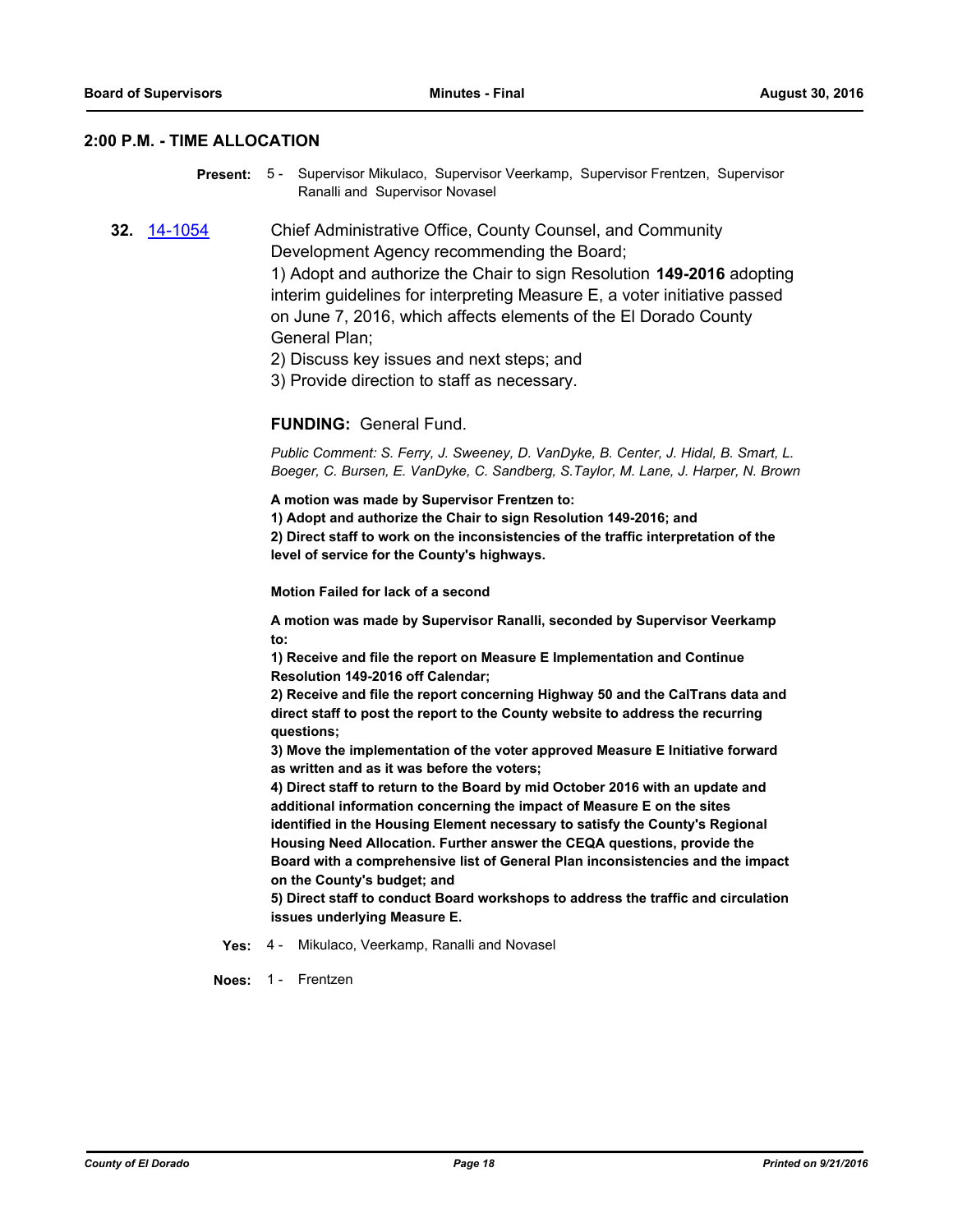### **3:00 P.M. - TIME ALLOCATION**

**33.** [16-0836](http://eldorado.legistar.com/gateway.aspx?m=l&id=/matter.aspx?key=21494) Chief Administrative Office recommending the Board of Supervisors consider the following:

> 1) Receive and file the Final Draft Response to the 2015/16 Grand Jury Final Report; and, following the incorporation of any changes directed by the Board at this meeting; and

2) Authorize and direct staff to submit the Board of Supervisors' Final Response to the 2015/16 Grand Jury Final Report to the Presiding Judge of the Superior Court.

## **FUNDING:** N/A

**A motion was made by Supervisor Veerkamp, seconded by Supervisor Ranalli to authorize and direct staff to submit the Final Response to the 2015/16 Grand Jury Final Report to the Presiding Judge of the Superior Court.**

**Yes:** 5 - Mikulaco, Veerkamp, Frentzen, Ranalli and Novasel

## **34.** [14-0133](http://eldorado.legistar.com/gateway.aspx?m=l&id=/matter.aspx?key=17616) **Addendum: Staff recommending this matter be continued off calendar.**

Chief Administrative Office, Facilities Division, pursuant to the direction given regarding the Public Safety Facility Design Build construction project delivery during the Board meeting of July 11th, 2016, recommending the Board authorize the Purchasing Agent (subject to final County Counsel and Risk Management approval) to sign Amendment II to Agreement for Services 301-S1611 with Architectural Nexus, Inc. to increase compensation by \$577,829, for an amended total not-to-exceed of \$952,829, and extend the term an additional one year to include:

1) Phase Four: Bridging Documents;

2) Phase Five: Design Build Team Prequalification and Team Selection;

3) Phase Six: Construction Document Review / Design Intent Review;

4) Phase Seven: Design Build Construction support; and

5) Phase Eight: Facility Commissioning and Project Closeout. (Cont. 8/16/16, Item 29)

#### **FUNDING:** Accumulative Capital Outlay Fund.

**This matter was Continued off Calendar upon Approval of the Consent Calendar.**

## **ADJOURNED AT 6:46 P.M.**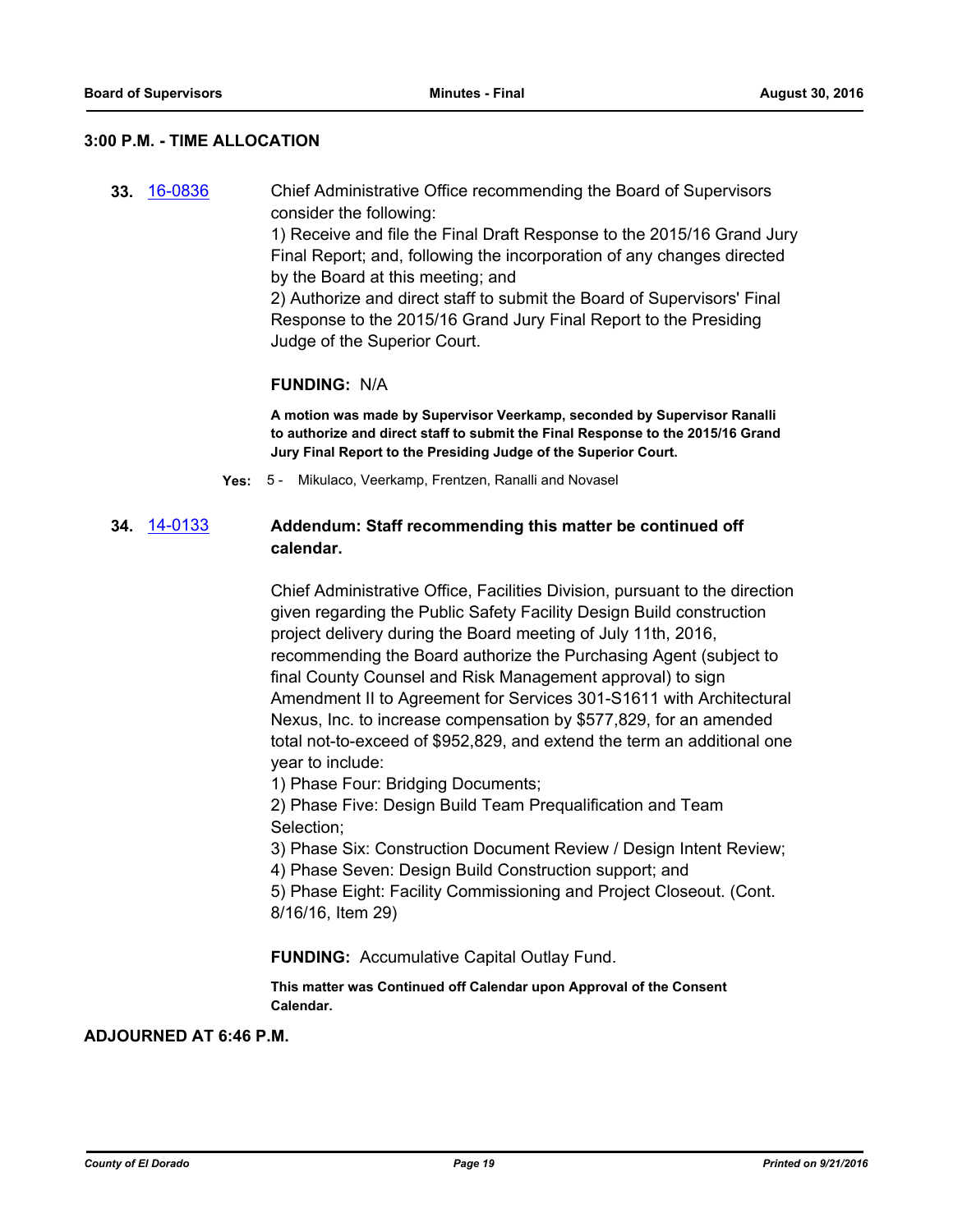## **CLOSED SESSION**

**35.** [16-0587](http://eldorado.legistar.com/gateway.aspx?m=l&id=/matter.aspx?key=21245) **Conference with Legal Counsel - Significant Exposure to Litigation** pursuant to Government Code Section 54956.9(d)(2). Title: Tahoma Chip Seal Incident Number of potential cases: (1). (Est. Time: 15 Min.)

**No Action Reported. Supervisors Mikulaco, Frentzen and Ranalli participated.**

**36.** [16-0084](http://eldorado.legistar.com/gateway.aspx?m=l&id=/matter.aspx?key=20741) **Conference with Legal Counsel - Existing Litigation** pursuant to Government Code Section 54956.9(d)(1). Title: Sarah Kern vs. County of El Dorado, Michael Allen Overmeyer, and DOES 1 through 50 inclusive. Number of cases: (1). (Est. Time: 10 Min.)

**No Action Reported. Supervisors Mikulaco, Frentzen and Ranalli participated.**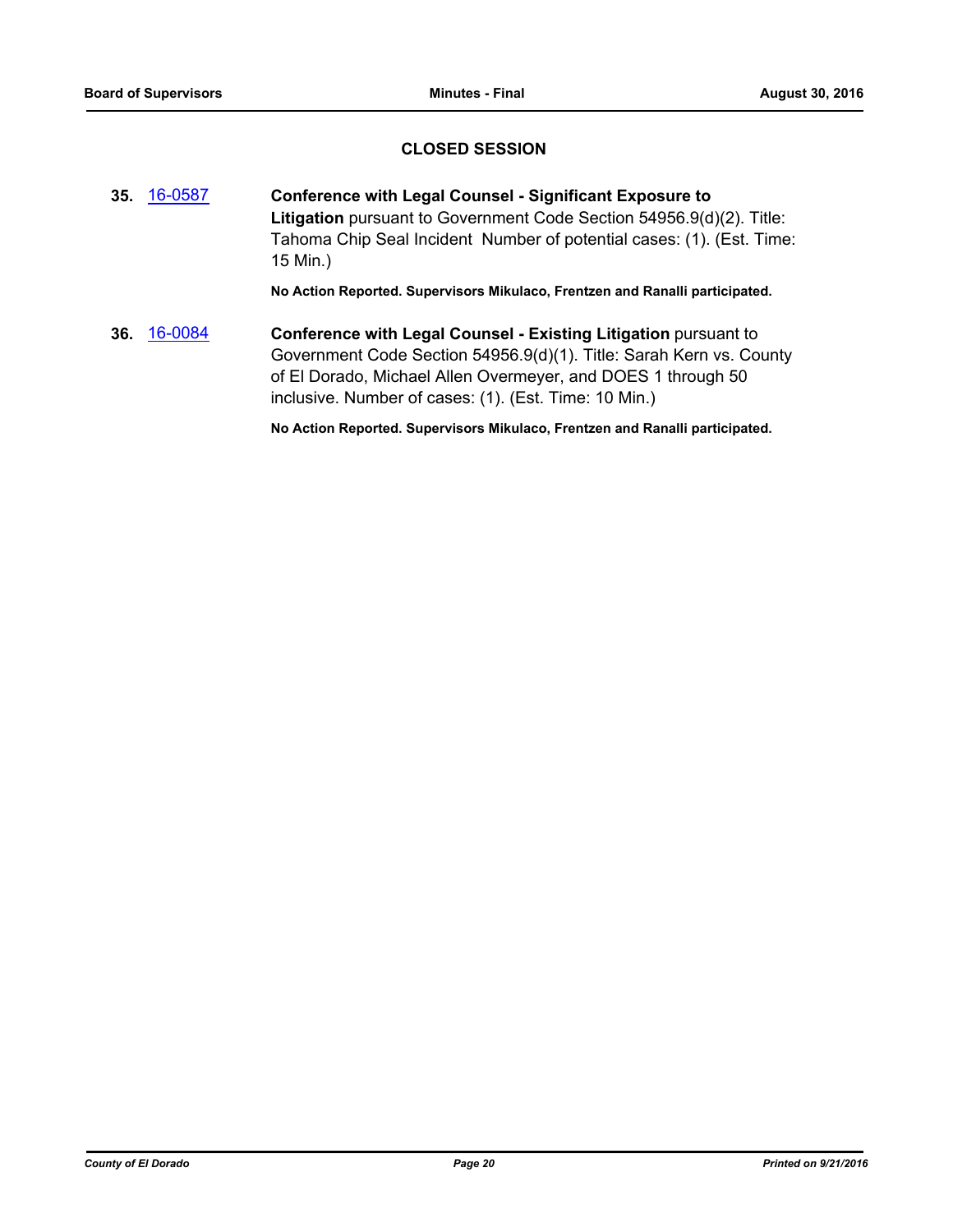## **ADDENDUM**

**There was a clerical correction to Item 8.**

**There have been modifications to the text of Item 32.**

**Staff recommending Item 34 be Continued off Calendar.**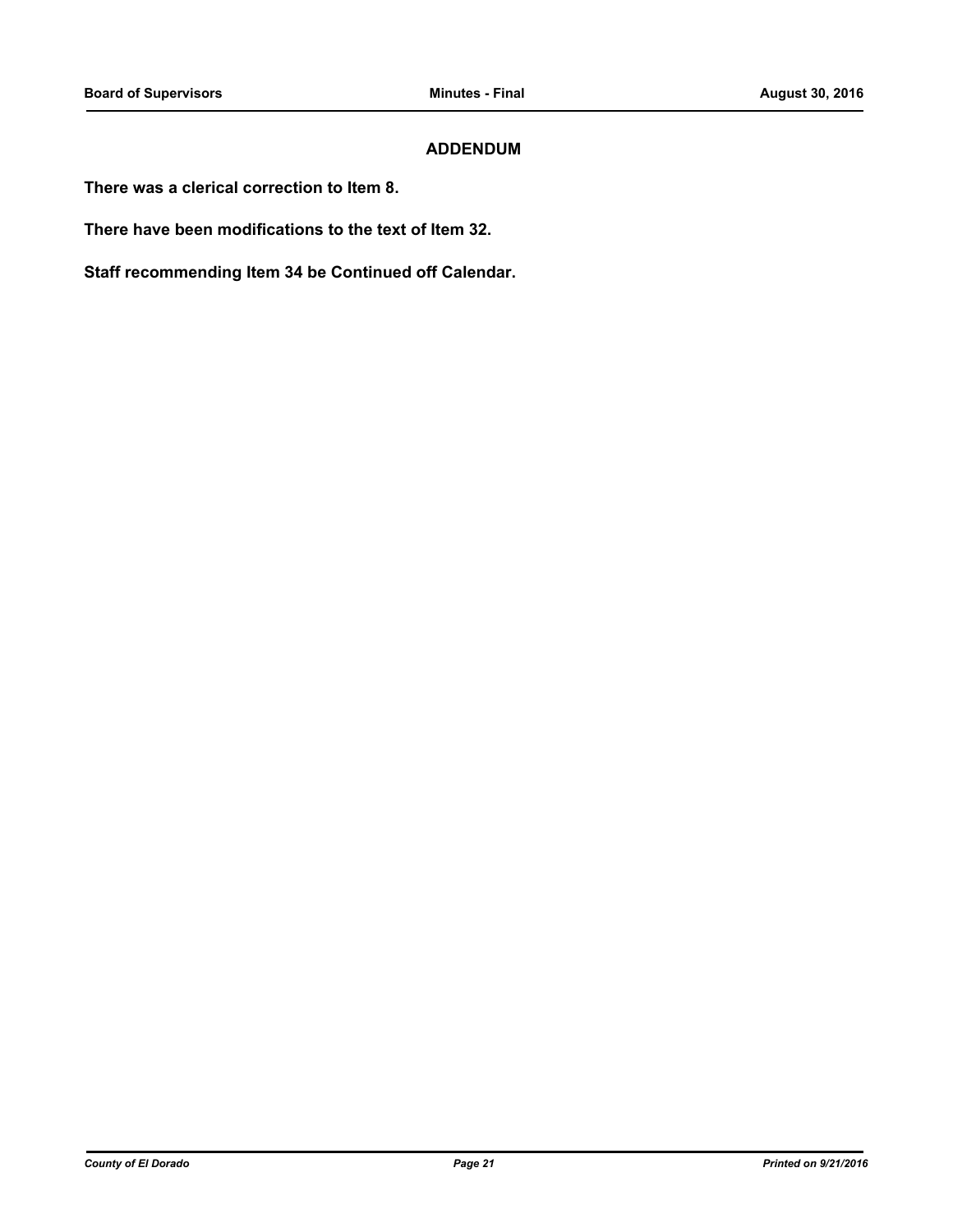## **CONSENT CALENDAR**

**37.** [15-1434](http://eldorado.legistar.com/gateway.aspx?m=l&id=/matter.aspx?key=20612) Chief Administrative Office, Economic Development Division, recommending the Board: 1) Make a finding that the provision of funding to the City of Placerville for the purposes of road surface repair at Placerville Drive and at the main entrance gate in support of the World Championship Gold Panning event September 11-18, 2016 at the El Dorado County Fairgrounds will result in a public benefit; and 2) Authorize the Chief Administrative Officer to reimburse the City of Placerville for one-third of the total cost of the work, not to exceed \$5,000.

## **FUNDING:** General Fund. (Transient Occupancy Tax)

**This matter was Approved on the Consent Calendar.**

**38.** [16-0017](http://eldorado.legistar.com/gateway.aspx?m=l&id=/matter.aspx?key=20673) County Counsel recommending the Board authorize the Chair to execute Amendment 1 to Agreement for Legal Services Between El Dorado County and Abbott & Kindermann, LLP (Austin litigation), amending Section 2, Compensation, and Section 8, Qualifications, of the Agreement and further amends Exhibit A, Rate Schedule..

> **FUNDING:** The cost for legal services will be funded by the county risk fund.

**This matter was Approved on the Consent Calendar.**

**39.** [16-0296](http://eldorado.legistar.com/gateway.aspx?m=l&id=/matter.aspx?key=20952) County Counsel recommending the Board authorize the Chair to execute Amendment 1 to Agreement for Legal Services Between El Dorado County and Abbott & Kindermann, LLP, Agreement 432-S1611, amending Section 8, Qualifications and Section 16, Contract Administrator of the Agreement and further amends Exhibit A, Rate Schedule.

**FUNDING:** General Fund.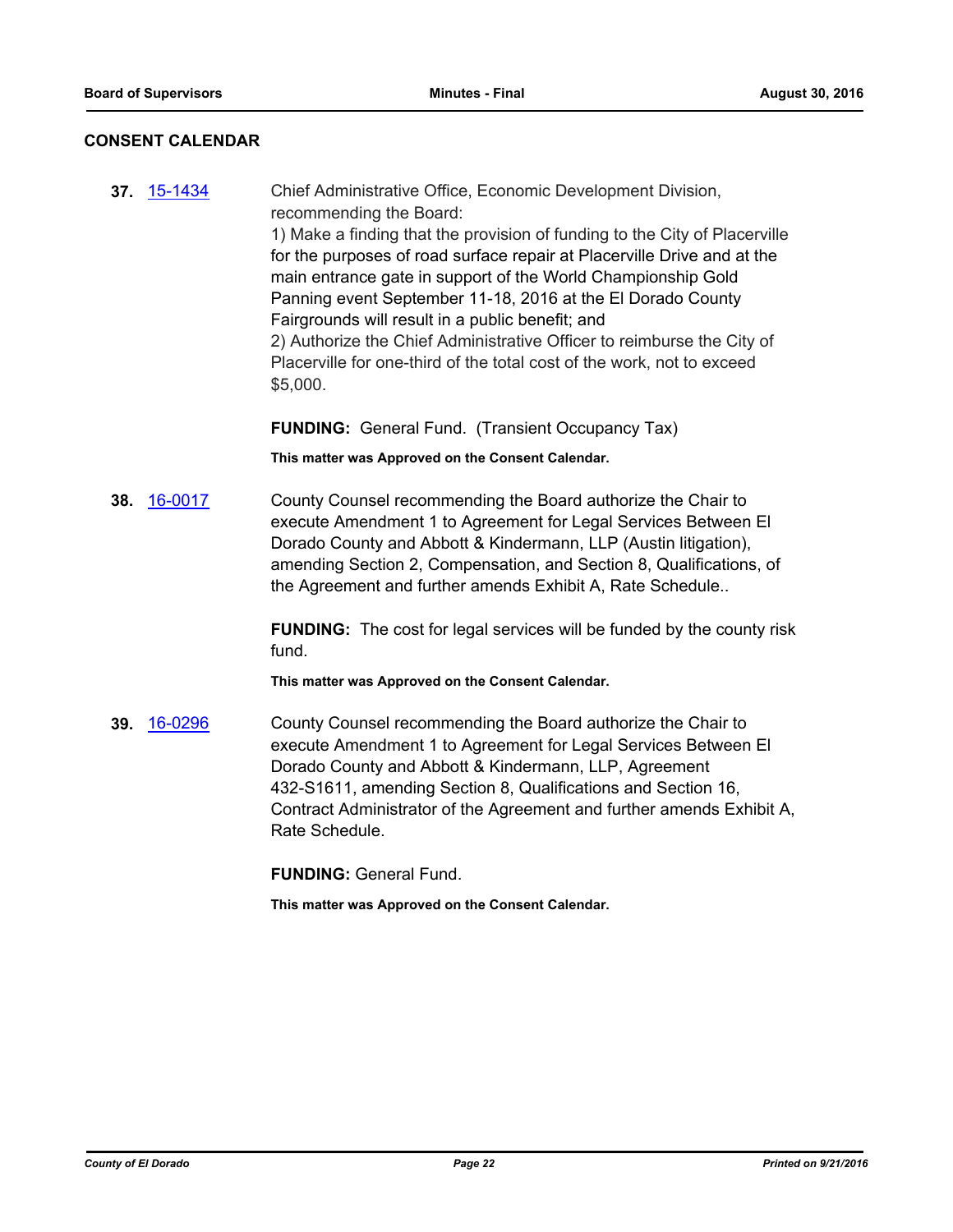**40.** [16-0903](http://eldorado.legistar.com/gateway.aspx?m=l&id=/matter.aspx?key=21561) Health and Human Services Agency, recommending the Board: 1) Approve and authorize the Chair to sign Amendment 1 to Agreement for Services 146-O1310 with California Shock/Trauma Air Rescue (d.b.a. CALSTAR), for the assignment and transition to the newly formed company named CALSTAR Air Medical Services LLC thereby allowing ongoing provision of air ambulance transport services, with no change to the term. There is no remuneration associated with this Agreement 146-O1310; and

2) Authorize the Purchasing Agent, or designee, to execute further documents relating to Agreement for Services 146-O1310, including amendments which do not change the term of the Agreement, and contingent upon approval by County Counsel and Risk Management.

## **FUNDING:** N/A

**This matter was Approved on the Consent Calendar.**

**41.** [16-0891](http://eldorado.legistar.com/gateway.aspx?m=l&id=/matter.aspx?key=21549) Health and Human Services Agency, Public Health Division, recommending the Board approve and authorize the Chair to sign a letter of support to El Dorado Community Foundation in support of the Endow El Dorado 2017 Grant to South County Large Animal Rescue.

**This matter was Approved on the Consent Calendar.**

## **Item 42 was pulled from the Consent Calendar and trailed to be heard by the full Board after 3:00 P.M. this date.**

- Supervisor Mikulaco, Supervisor Veerkamp, Supervisor Frentzen, Supervisor Ranalli and Supervisor Novasel **Present:** 5 -
- **42.** [16-0896](http://eldorado.legistar.com/gateway.aspx?m=l&id=/matter.aspx?key=21554) Supervisor Novasel requesting the Board direct the Chief Administrative Officer to approve a fee waiver for the requested Temporary Use Permit application by St. Theresa's Catholic Church for their 1st annual Bread and Broth, B&B 4 Kids, fundraising event called Burlap and Denim, to be held September 10th, 2016, at the historic Celio Ranch in Meyers, California, Lake Tahoe Basin.

**A motion was made by Supervisor Veerkamp, seconded by Supervisor Mikulaco to approve this matter.**

**Yes:** 5 - Mikulaco, Veerkamp, Frentzen, Ranalli and Novasel

## **The attendance shown below is entered by the Clerk of the Board for technical purposes only.**

- **Present:** 3 Supervisor Mikulaco, Supervisor Frentzen and Supervisor Ranalli
- **Absent:** 2 Supervisor Veerkamp and Supervisor Novasel